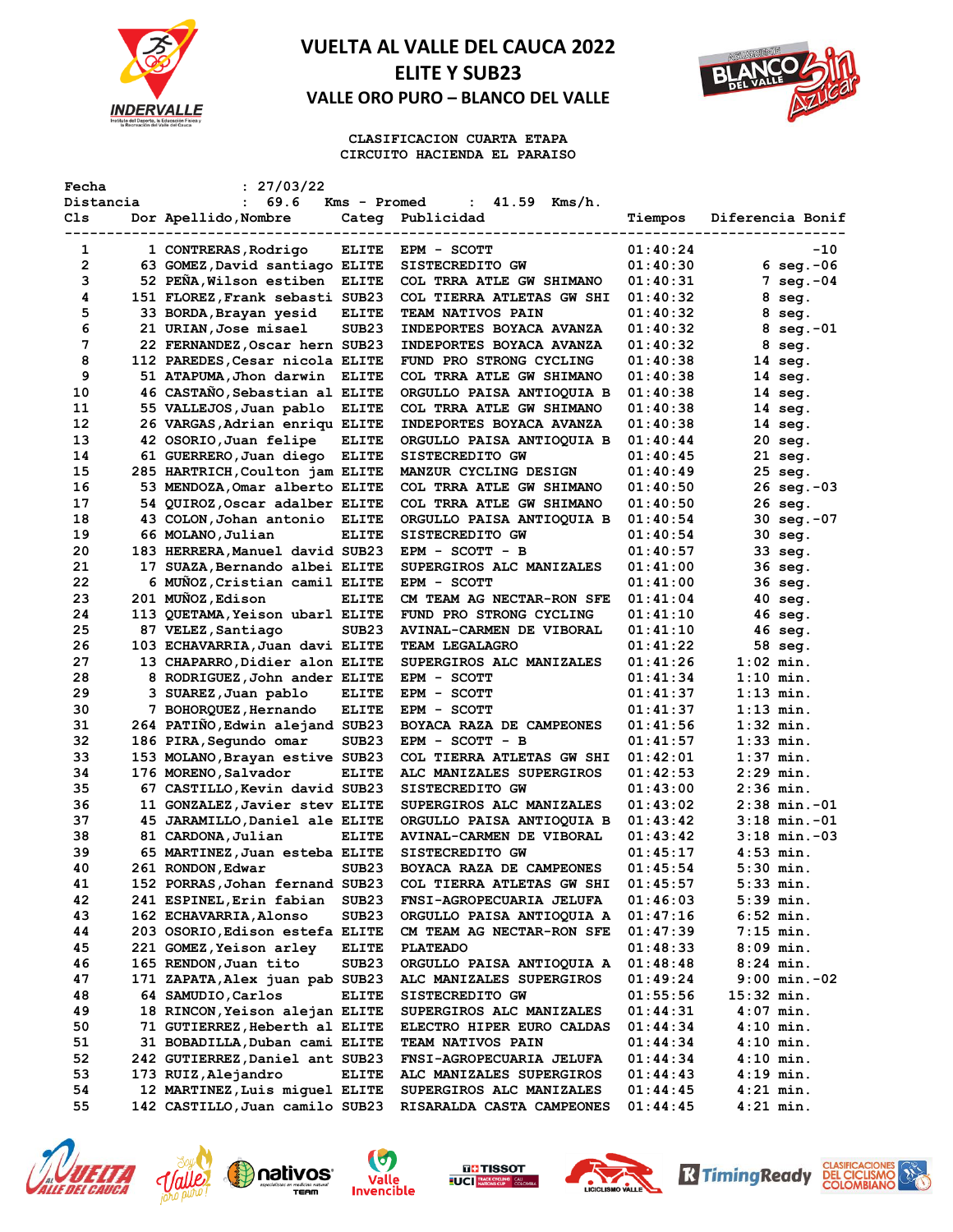



**CLASIFICACION CUARTA ETAPA CIRCUITO HACIENDA EL PARAISO**

| Fecha     | : 27/03/22                      |                   |                                    |          |                  |
|-----------|---------------------------------|-------------------|------------------------------------|----------|------------------|
| Distancia | 69.6<br>$\mathbf{r}$            | Kms - Promed      | $41.59$ Kms/h.<br>$\mathbf{L}$     |          |                  |
| Cls       | Dor Apellido, Nombre            |                   | Categ Publicidad                   | Tiempos  | Diferencia Bonif |
| 56        | 161 SANCHEZ, Mateo              | SUB23             | ORGULLO PAISA ANTIOQUIA A 01:44:45 |          | $4:21$ min.      |
| 57        | 5 OCHOA, Diego antonio ELITE    |                   | EPM - SCOTT                        | 01:44:45 | $4:21$ min.      |
| 58        | 227 CANAS, Estiven              | SUB23             | <b>PLATEADO</b>                    | 01:44:45 | $4:21$ min.      |
| 59        | 228 LOPERA, Juan pablo          | SUB <sub>23</sub> | <b>PLATEADO</b>                    | 01:44:50 | $4:26$ min.      |
| 60        | 175 MACA, Leison damian         | <b>ELITE</b>      | ALC MANIZALES SUPERGIROS           | 01:44:51 | $4:27$ min.      |
| 61        | 147 VIRGUEZ, Brayan santi SUB23 |                   | RISARALDA CASTA CAMPEONES          | 01:44:51 | $4:27$ min.      |
| 62        | 206 OSORNO, Mateo               | SUB <sub>23</sub> | CM TEAM AG NECTAR-RON SFE          | 01:44:55 | $4:31$ min.      |
| 63        | 84 VALENCIA, Uber david         | SUB <sub>23</sub> | AVINAL-CARMEN DE VIBORAL           | 01:44:56 | $4:32$ min.      |
| 64        | 222 VILLADA, Juan esteban ELITE |                   | <b>PLATEADO</b>                    | 01:44:56 | $4:32$ min.      |
| 65        | 172 SUAREZ, Juan manuel         | SUB <sub>23</sub> | ALC MANIZALES SUPERGIROS           | 01:44:58 | $4:34$ min.      |
| 66        | 25 SOSSA, Juan pablo            | SUB <sub>23</sub> | INDEPORTES BOYACA AVANZA           | 01:45:01 | $4:37$ min.      |
| 67        | 154 OLAVE, Jhon alexander SUB23 |                   | COL TIERRA ATLETAS GW SHI          | 01:45:04 | $4:40$ min.      |
| 68        | 124 TABARES, Julio cesar        | SUB <sub>23</sub> | ORGULLO PAYMA                      | 01:45:07 | $4:43$ min.      |
| 69        | 244 MEDINA, Cesar augusto SUB23 |                   | FNSI-AGROPECUARIA JELUFA           | 01:45:07 | $4:43$ min.      |
| 70        | 284 RODRIGUEZ, Juan manue SUB23 |                   | MANZUR CYCLING DESIGN              | 01:45:13 | $4:49$ min.      |
| 71        | 32 APARICIO, Jair antoni ELITE  |                   | TEAM NATIVOS PAIN                  | 01:45:16 | $4:52$ min.      |
| 72        | 85 PATIÑO, Marlon               | SUB23             | AVINAL-CARMEN DE VIBORAL           | 01:45:34 | $5:10$ min.      |
| 73        | 226 GOMEZ, Jonatan              | SUB <sub>23</sub> | <b>PLATEADO</b>                    | 01:45:40 | $5:16$ min.      |
| 74        | 83 TORO, Felipe                 | SUB23             | AVINAL-CARMEN DE VIBORAL           | 01:45:56 | $5:32$ min.      |
| 75        | 44 OSORIO, Frank yair           | <b>ELITE</b>      | ORGULLO PAISA ANTIOQUIA B          | 01:45:57 | $5:33$ min.      |
| 76        | 62 BENAVIDES, Diego andr ELITE  |                   | SISTECREDITO GW                    | 01:45:57 | $5:33$ min.      |
| 77        | 155 CASTRO, Yonatan andre SUB23 |                   | COL TIERRA ATLETAS GW SHI          | 01:46:08 | $5:44$ min.      |
| 78        | 144 PINEDA, Juan felipe         | SUB <sub>23</sub> | RISARALDA CASTA CAMPEONES          | 01:46:49 | $6:25$ min.      |
| 79        | 143 ALZATE, Juan david          | SUB <sub>23</sub> | RISARALDA CASTA CAMPEONES          | 01:46:49 | $6:25$ min.      |
| 80        | 132 HERRERA, Stiven alexa ELITE |                   | FUNDACION TEAM RECAPI              | 01:46:49 | $6:25$ min.      |
| 81        | 224 ALVAREZ, Carlos alber SUB23 |                   | <b>PLATEADO</b>                    | 01:47:03 | $6:39$ min.      |
| 82        | 15 TABARES, Jordan felip ELITE  |                   | SUPERGIROS ALC MANIZALES           | 01:47:13 | $6:49$ min.      |
| 83        | 131 ARIZA, Heimarhanz           | <b>ELITE</b>      | FUNDACION TEAM RECAPI              | 01:47:20 | $6:56$ min.      |
| 84        | 82 ZULUAGA, Juan david          | SUB <sub>23</sub> | AVINAL-CARMEN DE VIBORAL           | 01:47:36 | $7:12$ min.      |
| 85        | 91 MARTINEZ, Alvaro fran SUB23  |                   | NARINO TIERRA CICLISTAS            | 01:47:46 | $7:22$ min.      |
| 86        | 263 LOPEZ, Jimmy yesid          | SUB23             | BOYACA RAZA DE CAMPEONES           | 01:48:10 | $7:46$ min.      |
| 87        | 77 OSORIO, Sergio               | SUB <sub>23</sub> | ELECTRO HIPER EURO CALDAS          | 01:48:17 | $7:53$ min.      |
| 88        | 126 RUBIO,Jose noe              | SUB <sub>23</sub> | ORGULLO PAYMA                      | 01:48:23 | $7:59$ min.      |
| 89        | 207 GOMEZ, Manuel de jesu SUB23 |                   | CM TEAM AG NECTAR-RON SFE          | 01:48:27 | $8:03$ min.      |
| 90        | 105 JARAMILLO, MATEO            | <b>ELITE</b>      | <b>TEAM LEGALAGRO</b>              | 01:48:43 | $8:19$ min.      |
| 91        | 92 CASTRO, Marlon fernan SUB23  |                   | NARINO TIERRA CICLISTAS            | 01:49:56 | $9:32$ min.      |
| 92        | 202 ANGARITA, Marvin orla ELITE |                   | CM TEAM AG NECTAR-RON SFE          | 01:50:08 | $9:44$ min.      |
| 93        | 281 SANCHEZ, Julian andre SUB23 |                   | MANZUR CYCLING DESIGN              | 01:50:15 | $9:51$ min.      |
| 94        | 35 ABRIL, Jhon alexander ELITE  |                   | <b>TEAM NATIVOS PAIN</b>           | 01:50:50 | $10:26$ min.     |

**Corredores clasificados : 94**













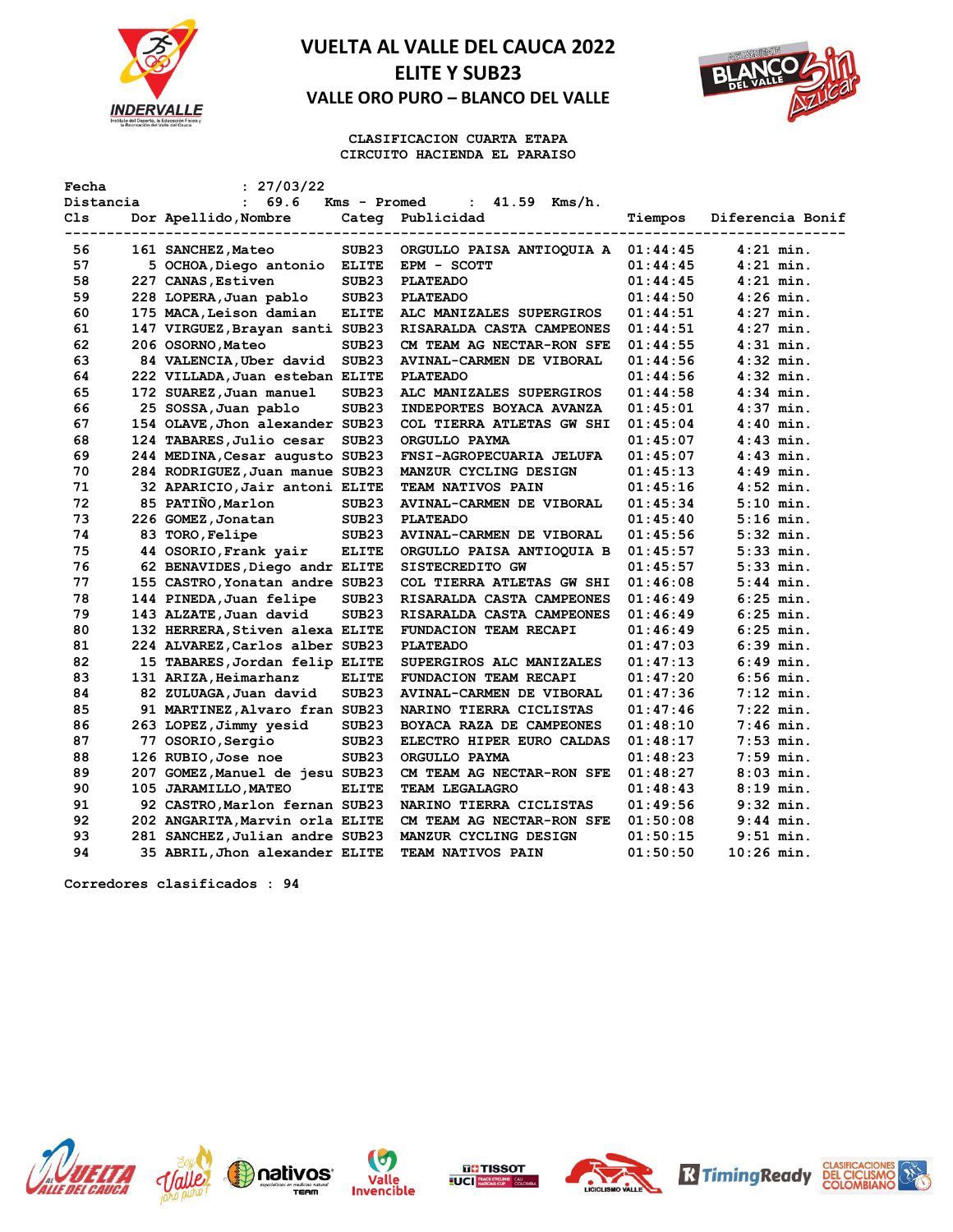



### **CLASIFICACION SUB23 DE LA ETAPA**

| 1            | 151 FLOREZ, Frank sebasti SUB23 |                   | COL TIERRA ATLETAS GW SHI 01:40:32 |          | seq.        |
|--------------|---------------------------------|-------------------|------------------------------------|----------|-------------|
| $\mathbf{2}$ | 21 URIAN, Jose misael           | SUB <sub>23</sub> | INDEPORTES BOYACA AVANZA           | 01:40:32 | mt.         |
| 3            | 22 FERNANDEZ, Oscar hern SUB23  |                   | <b>INDEPORTES BOYACA AVANZA</b>    | 01:40:32 | mt.         |
| 4            | 183 HERRERA, Manuel david SUB23 |                   | EPM - SCOTT - B                    | 01:40:57 | $25$ seq.   |
| 5            | 87 VELEZ, Santiago              | SUB <sub>23</sub> | AVINAL-CARMEN DE VIBORAL           | 01:41:10 | 38 seg.     |
| 6            | 264 PATIÑO, Edwin alejand SUB23 |                   | BOYACA RAZA DE CAMPEONES           | 01:41:56 | $1:24$ min. |
| 7            | 186 PIRA, Segundo omar          | SUB <sub>23</sub> | EPM - SCOTT - B                    | 01:41:57 | $1:25$ min. |
| 8            | 153 MOLANO, Brayan estive SUB23 |                   | COL TIERRA ATLETAS GW SHI 01:42:01 |          | $1:29$ min. |
| 9            | 67 CASTILLO, Kevin david SUB23  |                   | SISTECREDITO GW                    | 01:43:00 | $2:28$ min. |
| 10           | 261 RONDON, Edwar               | SUB <sub>23</sub> | BOYACA RAZA DE CAMPEONES           | 01:45:54 | $5:22$ min. |
| 11           | 152 PORRAS, Johan fernand SUB23 |                   | COL TIERRA ATLETAS GW SHI 01:45:57 |          | $5:25$ min. |
| 12           | 241 ESPINEL, Erin fabian        | SUB <sub>23</sub> | FNSI-AGROPECUARIA JELUFA           | 01:46:03 | 5:31 min.   |
| 13           | 162 ECHAVARRIA, Alonso          | SUB <sub>23</sub> | ORGULLO PAISA ANTIOQUIA A 01:47:16 |          | $6:44$ min. |
| 14           | 165 RENDON, Juan tito           | SUB <sub>23</sub> | ORGULLO PAISA ANTIOQUIA A 01:48:48 |          | $8:16$ min. |
| 15           | 171 ZAPATA, Alex juan pab SUB23 |                   | ALC MANIZALES SUPERGIROS           | 01:49:24 | $8:52$ min. |
| 16           | 242 GUTIERREZ, Daniel ant SUB23 |                   | FNSI-AGROPECUARIA JELUFA           | 01:44:34 | $4:02$ min. |
| 17           | 142 CASTILLO, Juan camilo SUB23 |                   | RISARALDA CASTA CAMPEONES 01:44:45 |          | $4:13$ min. |
| 18           | 161 SANCHEZ, Mateo              | SUB <sub>23</sub> | ORGULLO PAISA ANTIOQUIA A 01:44:45 |          | $4:13$ min. |
| 19           | 227 CANAS, Estiven              | SUB <sub>23</sub> | <b>PLATEADO</b>                    | 01:44:45 | $4:13$ min. |
| 20           | 228 LOPERA, Juan pablo          | SUB <sub>23</sub> | <b>PLATEADO</b>                    | 01:44:50 | $4:18$ min. |
| 21           | 147 VIRGUEZ, Brayan santi SUB23 |                   | RISARALDA CASTA CAMPEONES 01:44:51 |          | $4:19$ min. |
| 22           | 206 OSORNO, Mateo               | SUB <sub>23</sub> | CM TEAM AG NECTAR-RON SFE 01:44:55 |          | $4:23$ min. |
| 23           | 84 VALENCIA, Uber david         | SUB <sub>23</sub> | AVINAL-CARMEN DE VIBORAL           | 01:44:56 | $4:24$ min. |
| 24           | 172 SUAREZ, Juan manuel         | SUB <sub>23</sub> | ALC MANIZALES SUPERGIROS           | 01:44:58 | $4:26$ min. |
| 25           | 25 SOSSA, Juan pablo            | SUB <sub>23</sub> | INDEPORTES BOYACA AVANZA           | 01:45:01 | $4:29$ min. |
| 26           | 154 OLAVE, Jhon alexander SUB23 |                   | COL TIERRA ATLETAS GW SHI 01:45:04 |          | $4:32$ min. |
| 27           | 124 TABARES, Julio cesar        | SUB <sub>23</sub> | ORGULLO PAYMA                      | 01:45:07 | $4:35$ min. |
| 28           | 244 MEDINA, Cesar augusto SUB23 |                   | FNSI-AGROPECUARIA JELUFA           | 01:45:07 | $4:35$ min. |
| 29           | 284 RODRIGUEZ, Juan manue SUB23 |                   | MANZUR CYCLING DESIGN              | 01:45:13 | $4:41$ min. |
| 30           | 85 PATINO, Marlon               | SUB <sub>23</sub> | AVINAL-CARMEN DE VIBORAL           | 01:45:34 | $5:02$ min. |
| 31           | 226 GOMEZ, Jonatan              | SUB <sub>23</sub> | <b>PLATEADO</b>                    | 01:45:40 | $5:08$ min. |
| 32           | 83 TORO, Felipe                 | SUB <sub>23</sub> | AVINAL-CARMEN DE VIBORAL           | 01:45:56 | $5:24$ min. |
| 33           | 155 CASTRO, Yonatan andre SUB23 |                   | COL TIERRA ATLETAS GW SHI 01:46:08 |          | 5:36 min.   |
| 34           | 144 PINEDA, Juan felipe         | SUB <sub>23</sub> | RISARALDA CASTA CAMPEONES 01:46:49 |          | $6:17$ min. |
| 35           | 143 ALZATE, Juan david          | SUB <sub>23</sub> | RISARALDA CASTA CAMPEONES 01:46:49 |          | $6:17$ min. |
| 36           | 224 ALVAREZ, Carlos alber SUB23 |                   | <b>PLATEADO</b>                    | 01:47:03 | $6:31$ min. |
| 37           | 82 ZULUAGA, Juan david          | SUB <sub>23</sub> | AVINAL-CARMEN DE VIBORAL           | 01:47:36 | $7:04$ min. |
| 38           | 91 MARTINEZ, Alvaro fran SUB23  |                   | NARINO TIERRA CICLISTAS            | 01:47:46 | $7:14$ min. |
| 39           | 263 LOPEZ, Jimmy yesid          | SUB <sub>23</sub> | BOYACA RAZA DE CAMPEONES           | 01:48:10 | $7:38$ min. |
| 40           | 77 OSORIO, Sergio               | SUB <sub>23</sub> | ELECTRO HIPER EURO CALDAS          | 01:48:17 | $7:45$ min. |
| 41           | 126 RUBIO, Jose noe             | SUB <sub>23</sub> | ORGULLO PAYMA                      | 01:48:23 | $7:51$ min. |
| 42           | 207 GOMEZ, Manuel de jesu SUB23 |                   | CM TEAM AG NECTAR-RON SFE 01:48:27 |          | $7:55$ min. |
| 43           | 92 CASTRO, Marlon fernan SUB23  |                   | NARINO TIERRA CICLISTAS            | 01:49:56 | $9:24$ min. |
| 44           | 281 SANCHEZ, Julian andre SUB23 |                   | MANZUR CYCLING DESIGN              | 01:50:15 | $9:43$ min. |













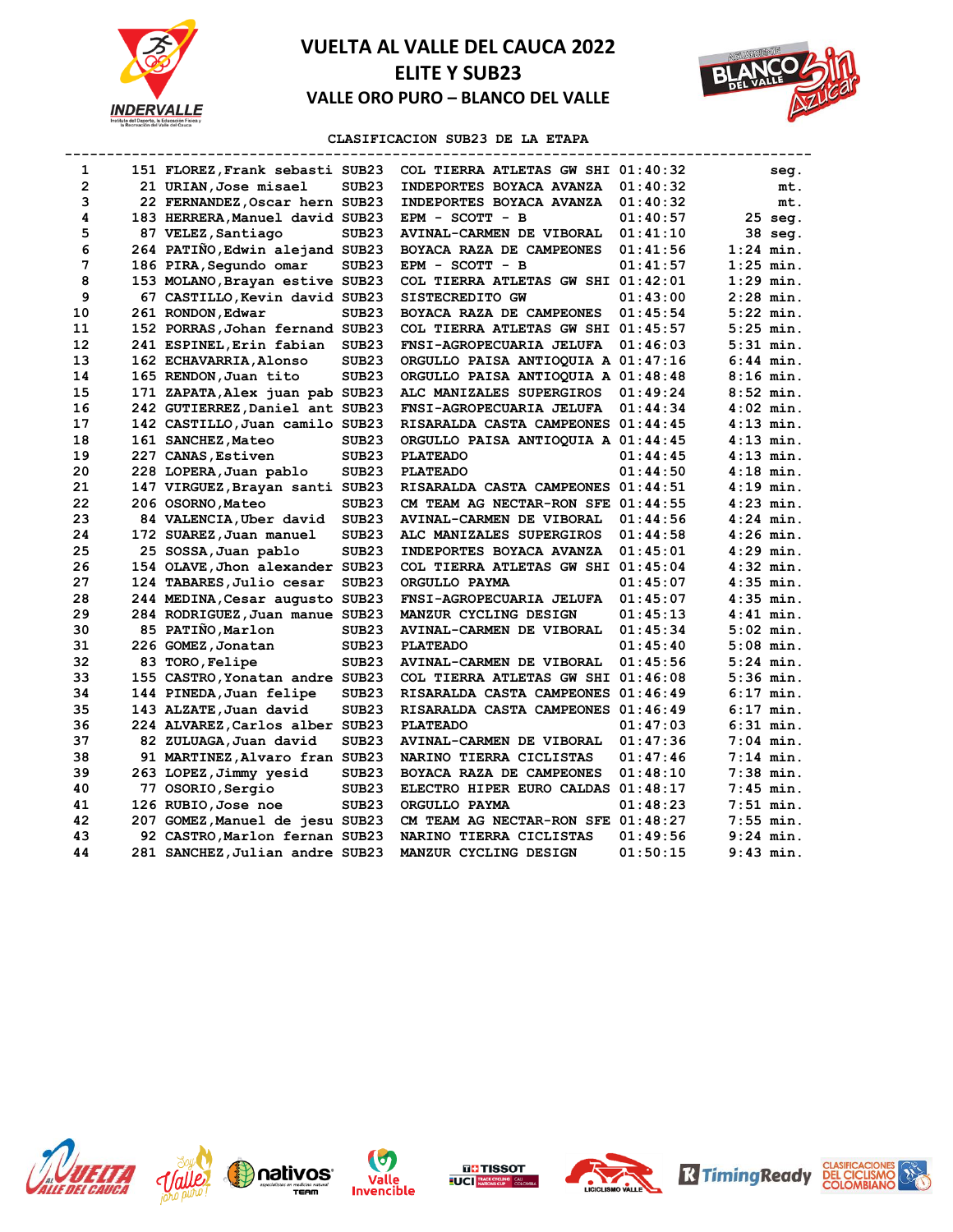



**CLASIFICACION POR EQUIPOS DE LA ETAPA**

|                   |                                                                                                                                                                          | CLASIFICACION POR EQUIPOS DE LA ETAPA                                                               |  |
|-------------------|--------------------------------------------------------------------------------------------------------------------------------------------------------------------------|-----------------------------------------------------------------------------------------------------|--|
|                   | 1 INDEPORTES BOYACA AVANZA                                                                                                                                               | 05:01:42                                                                                            |  |
|                   | 2 COL TRRA ATLE GW SHIMANO 05:01:47 a 5                                                                                                                                  |                                                                                                     |  |
|                   | 3 SISTECREDITO GW                                                                                                                                                        | 27                                                                                                  |  |
|                   | 4 ORGULLO PAISA ANTIOQUIA B                                                                                                                                              | 05:02:09  a<br>05:02:16  a<br>- 34                                                                  |  |
| 5.                | EPM - SCOTT                                                                                                                                                              | $05:02:58$ a 1:16                                                                                   |  |
| 6                 | SUPERGIROS ALC MANIZALES $05:05:28$ a $3:46$<br>COL TIERRA ATLETAS GW SHI $05:07:37$ a $5:55$                                                                            |                                                                                                     |  |
| 7                 |                                                                                                                                                                          |                                                                                                     |  |
| 8                 |                                                                                                                                                                          |                                                                                                     |  |
| 9                 | NUINAL-CARMEN DE VIBORAL 05:09:48 a 8:06<br>TEAM NATIVOS PAIN 05:09:48 a 8:06<br>ALC MANIZALES SUPERGIROS 05:12:27 a 10:45<br>CM TEAM AG NECTAR-RON SFE 05:13:38 a 11:56 |                                                                                                     |  |
|                   | <b>10 ALC MANIZALES SUPERGIROS</b>                                                                                                                                       |                                                                                                     |  |
| 11<br>12 PLATEADO |                                                                                                                                                                          | $05:14:31$ a $12:49$                                                                                |  |
|                   |                                                                                                                                                                          |                                                                                                     |  |
|                   | 13 FNSI-AGROPECUARIA JELUFA $05:15:44$ a $14:02$<br>14 BOYACA RAZA DE CAMPEONES $05:16:00$ a $14:18$                                                                     |                                                                                                     |  |
|                   | 15 MANZUR CYCLING DESIGN                                                                                                                                                 | $05:16:17$ a $14:35$                                                                                |  |
|                   | 16 RISARALDA CASTA CAMPEONES 05:16:25 a 14:43                                                                                                                            |                                                                                                     |  |
|                   | 17 ORGULLO PAISA ANTIOQUIA A                                                                                                                                             | 05:20:49 a 19:07                                                                                    |  |
|                   |                                                                                                                                                                          |                                                                                                     |  |
|                   |                                                                                                                                                                          | <b>PASOS DE LA MONTAÑA</b>                                                                          |  |
|                   | Paso de Montaña 3 <sup>ª</sup> : VUELTA 1                                                                                                                                |                                                                                                     |  |
|                   | -----------                                                                                                                                                              |                                                                                                     |  |
|                   |                                                                                                                                                                          | 46 CASTAÑO Sebastian al ORGULLO PAISA ANT 4 pts<br>55 VALLEJOS Juan pablo COL TRRA ATLE GW 3 pts    |  |
|                   |                                                                                                                                                                          |                                                                                                     |  |
|                   |                                                                                                                                                                          | 22 FERNANDEZ Oscar hern INDEPORTES BOYACA 2 pts                                                     |  |
|                   |                                                                                                                                                                          | 103 ECHAVARRIA Juan davi TEAM LEGALAGRO 1 pts                                                       |  |
|                   | Paso de Montaña 3 <sup>ª</sup> : VUELTA 3                                                                                                                                |                                                                                                     |  |
|                   |                                                                                                                                                                          |                                                                                                     |  |
|                   |                                                                                                                                                                          | 81 CARDONA Julian MVINAL-CARMEN DE 4 pts<br>46 CASTAÑO Sebastian al 0RGULLO PAISA ANT 3 pts         |  |
|                   |                                                                                                                                                                          |                                                                                                     |  |
|                   |                                                                                                                                                                          | 55 VALLEJOS Juan pablo COL TRRA ATLE GW 2 pts<br>201 MUÑOZ Edison CM TEAM AG NECTAR 1 pts           |  |
|                   |                                                                                                                                                                          |                                                                                                     |  |
|                   | Paso de Montaña 3 <sup>ª</sup> : VUELTA 5                                                                                                                                |                                                                                                     |  |
|                   |                                                                                                                                                                          | 46 CASTAÑO Sebastian al ORGULLO PAISA ANT 4 pts                                                     |  |
|                   |                                                                                                                                                                          | 53 MENDOZA Omar alberto COL TRRA ATLE GW 3 pts                                                      |  |
|                   |                                                                                                                                                                          |                                                                                                     |  |
|                   |                                                                                                                                                                          | 1 CONTRERAS Rodrigo EPM - SCOTT 2 pts<br>26 VARGAS Adrian enriqu INDEPORTES BOYACA 1 pts            |  |
|                   |                                                                                                                                                                          |                                                                                                     |  |
|                   |                                                                                                                                                                          | PASOS DE LAS METAS VOLANTES                                                                         |  |
|                   | Meta Volante de : VUELTA 2                                                                                                                                               |                                                                                                     |  |
|                   |                                                                                                                                                                          |                                                                                                     |  |
|                   |                                                                                                                                                                          | 43 COLON Johan antonio CONGULLO PAISA ANT 5 pts<br>171 ZAPATA Alex juan pab ALC MANIZALES SUP 3 pts |  |
|                   |                                                                                                                                                                          |                                                                                                     |  |
|                   |                                                                                                                                                                          | 45 JARAMILLO Daniel ale ORGULLO PAISA ANT 2 pts                                                     |  |
|                   | Meta Volante de : VUELTA 4                                                                                                                                               |                                                                                                     |  |
|                   |                                                                                                                                                                          |                                                                                                     |  |
|                   | 81 CARDONA Julian                                                                                                                                                        | AVINAL-CARMEN DE 5 pts                                                                              |  |
|                   | 43 COLON Johan antonio<br>11 GONZALEZ Javier stev                                                                                                                        | ORGULLO PAISA ANT 3 pts<br>SUPERGIROS ALC MA 2 pts                                                  |  |
|                   |                                                                                                                                                                          |                                                                                                     |  |
|                   | Meta Volante de : VUELTA 6<br>------------------------                                                                                                                   |                                                                                                     |  |
|                   |                                                                                                                                                                          | 53 MENDOZA Omar alberto COL TRRA ATLE GW 5 pts                                                      |  |
|                   |                                                                                                                                                                          | 43 COLON Johan antonio ORGULLO PAISA ANT 3 pts                                                      |  |
|                   | 21 URIAN Jose misael                                                                                                                                                     | <b>INDEPORTES BOYACA</b><br>2 pts                                                                   |  |
|                   |                                                                                                                                                                          |                                                                                                     |  |











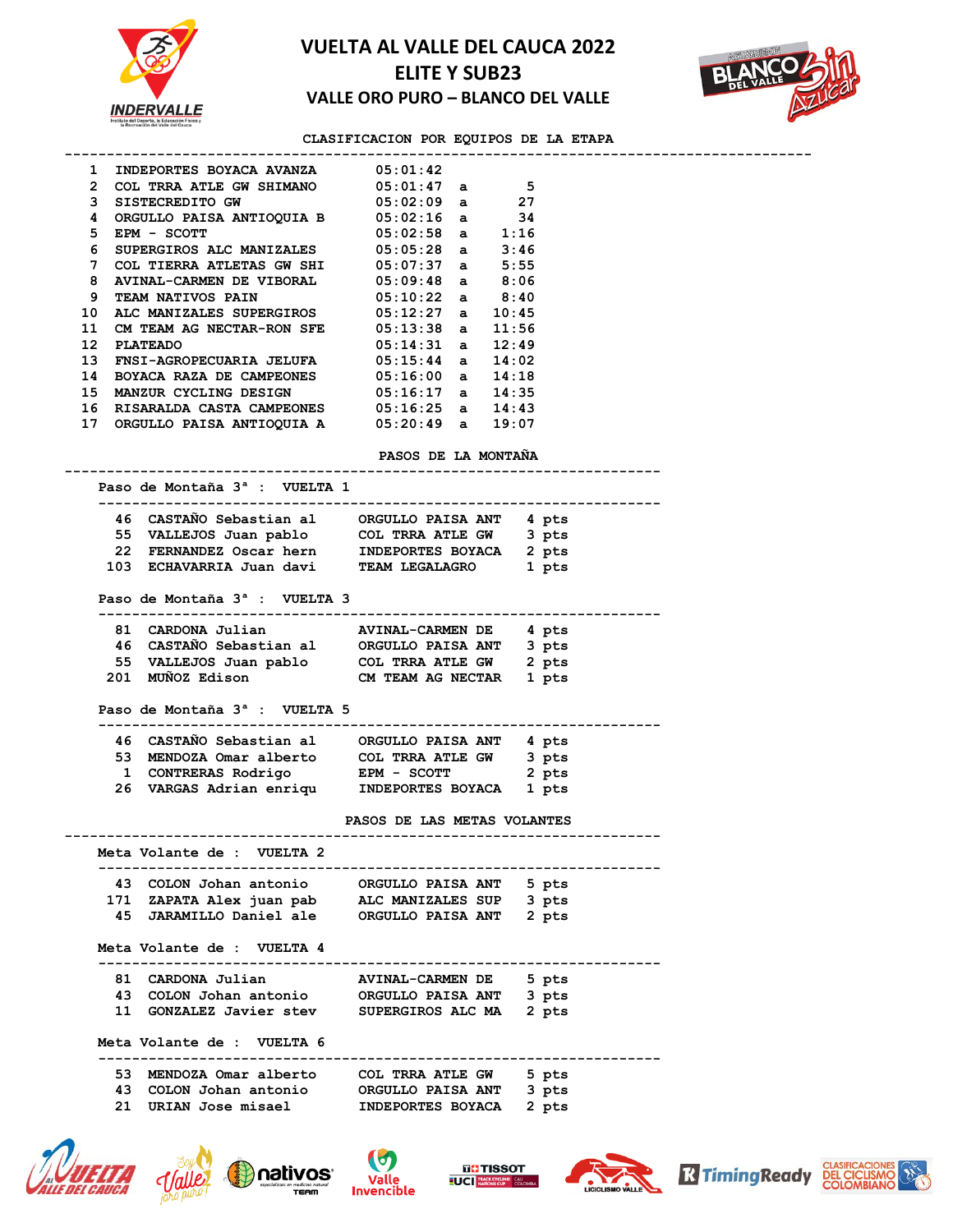



### **CLASIFICACION POR PUNTOS DE LA ETAPA**

|              | 1   | CONTRERAS, Rodrigo ELITE EPM - SCOTT           |                                                          | 15 Pts |
|--------------|-----|------------------------------------------------|----------------------------------------------------------|--------|
| $\mathbf{2}$ | 63  | GOMEZ, David santiago ELITE SISTECREDITO GW    |                                                          | 12 Pts |
| 3            | 52. |                                                | PEÑA, Wilson estiben ELITE COL TRRA ATLE GW SHIMANO      | 10 Pts |
| 4            | 151 |                                                | FLOREZ, Frank sebasti SUB23 COL TIERRA ATLETAS GW SHI    | 8 Pts  |
| 5            |     | 33 BORDA, Brayan yesid ELITE TEAM NATIVOS PAIN |                                                          | 7 Pts  |
| 6            | 21  | URIAN, Jose misael SUB23                       | INDEPORTES BOYACA AVANZA                                 | 6 Pts  |
| 7            | 22  |                                                | FERNANDEZ, Oscar hern SUB23 INDEPORTES BOYACA AVANZA     | 5 Pts  |
| 8            | 112 |                                                | PAREDES, Cesar nicola ELITE FUND PRO STRONG CYCLING      | 4 Pts  |
| 9            | 51  |                                                | ATAPUMA, Jhon darwin ELITE COL TRRA ATLE GW SHIMANO      | 3 Pts  |
| 10           |     |                                                | 46 CASTANO, Sebastian al ELITE ORGULLO PAISA ANTIOQUIA B | 2 Pts  |











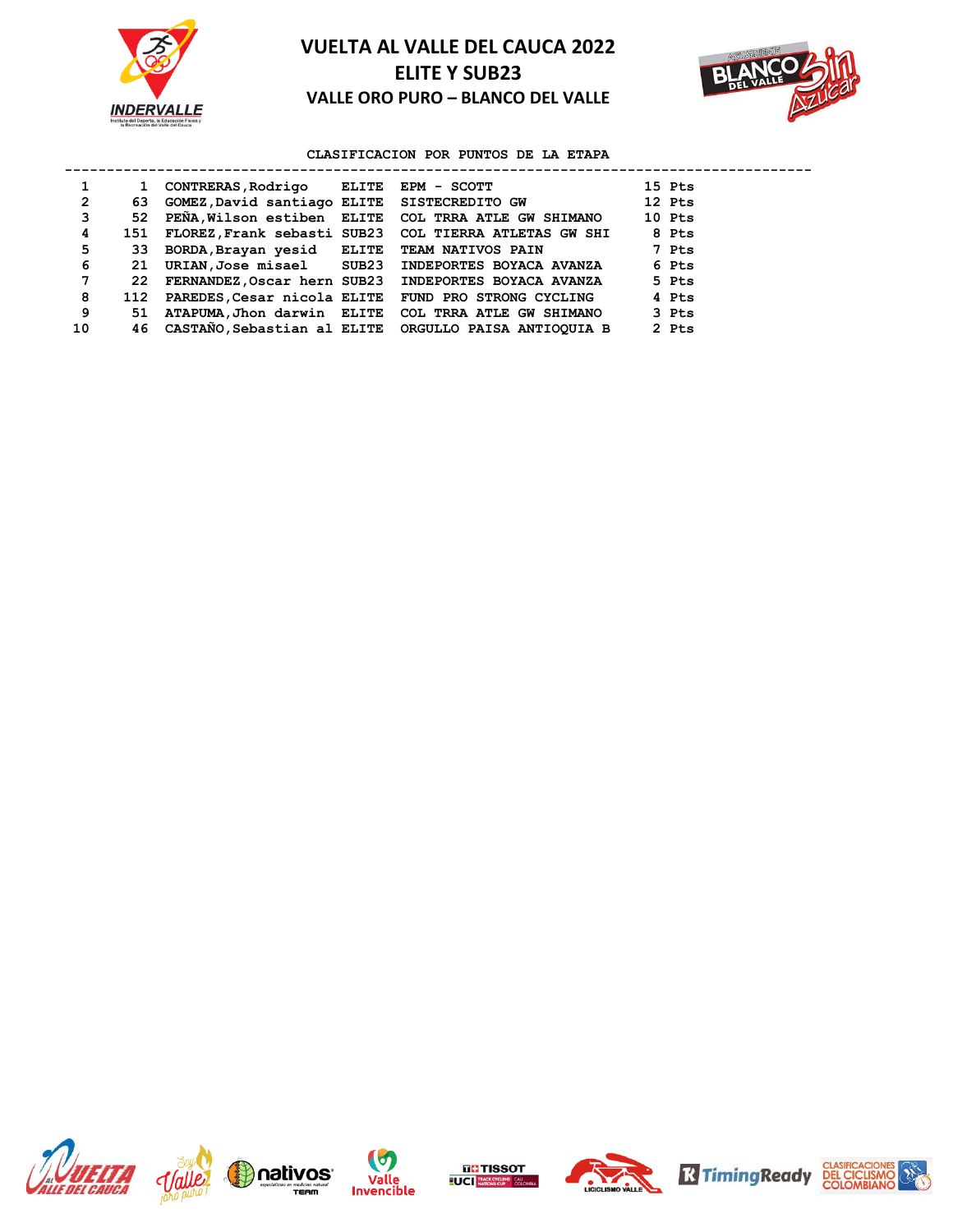



### **CLASIFICACION GENERAL**

**DESPUES DE LA CUARTA ETAPA CIRCUITO HACIENDA EL PARAISO**

**Distancia acumulada : 364.1 Kms - Promed : 47.31 Kms/hora.**

| Cls     | Dor | Apellido, Nombre              |                   | Categ Publicidad                | Tiempos          | Diferencia |
|---------|-----|-------------------------------|-------------------|---------------------------------|------------------|------------|
| 1.-     | 1   | CONTRERAS, Rodrigo            | <b>ELITE</b>      | EPM - SCOTT                     | $07:41:57-077$   |            |
| $2 -$   | 52  | PEÑA, Wilson estiben          | <b>ELITE</b>      | COL TRRA ATLE GW SHIMANO        | $07:42:44-049$ a | 47         |
| $3 -$   | 63  | GOMEZ, David santiago         | <b>ELITE</b>      | SISTECREDITO GW                 | $07:43:28-071$ a | 1:31       |
| $4 -$   | 26  | VARGAS, Adrian enrique        | <b>ELITE</b>      | INDEPORTES BOYACA AVANZA        | $07:43:35-061$ a | 1:38       |
| $5. -$  | 42  | OSORIO, Juan felipe           | <b>ELITE</b>      | ORGULLO PAISA ANTIOQUIA B       | $07:43:57-053$ a | 2:00       |
| $6. -$  | 151 | FLOREZ, Frank sebastian SUB23 |                   | COL TIERRA ATLETAS GW SHI       | $07:43:59-044$ a | 2:02       |
| $7 -$   | 43  | COLON, Johan antonio          | <b>ELITE</b>      |                                 |                  | 2:08       |
|         |     |                               |                   | ORGULLO PAISA ANTIOQUIA B       | $07:44:05-005$ a |            |
| $8 -$   | 53  | MENDOZA, Omar alberto         | <b>ELITE</b>      | COL TRRA ATLE GW SHIMANO        | $07:44:10-058$ a | 2:13       |
| $9 -$   | 46  | CASTAÑO, Sebastian alex ELITE |                   | ORGULLO PAISA ANTIOQUIA B       | $07:44:15-025$ a | 2:18       |
| $10.-$  | 22  | FERNANDEZ, Oscar hernan SUB23 |                   | INDEPORTES BOYACA AVANZA        | $07:44:26-023$ a | 2:29       |
| 11.-    | 285 | HARTRICH, Coulton james ELITE |                   | MANZUR CYCLING DESIGN           | $07:44:29-032$ a | 2:32       |
| $12 -$  | 21  | URIAN, Jose misael            | SUB <sub>23</sub> | INDEPORTES BOYACA AVANZA        | $07:44:34-081$ a | 2:37       |
| $13 -$  | 33  | BORDA, Brayan yesid           | <b>ELITE</b>      | <b>TEAM NATIVOS PAIN</b>        | $07:44:35-093$ a | 2:38       |
| $14. -$ | 6   | MUÑOZ, Cristian camilo        | <b>ELITE</b>      | EPM - SCOTT                     | $07:44:38-026$ a | 2:41       |
| $15. -$ | 183 | HERRERA, Manuel david         | SUB <sub>23</sub> | EPM - SCOTT - B                 | $07:44:47-079$ a | 2:50       |
| $16. -$ | 112 | PAREDES, Cesar nicolas        | <b>ELITE</b>      | FUND PRO STRONG CYCLING         | $07:44:51-020$ a | 2:54       |
| $17. -$ | 51  | ATAPUMA, Jhon darwin          | <b>ELITE</b>      | COL TRRA ATLE GW SHIMANO        | $07:44:59-089$ a | 3:02       |
| $18. -$ | 61  | GUERRERO, Juan diego          | <b>ELITE</b>      | <b>SISTECREDITO GW</b>          | $07:45:00-081$ a | 3:03       |
| $19. -$ | 55  | VALLEJOS, Juan pablo          | <b>ELITE</b>      | COL TRRA ATLE GW SHIMANO        | $07:45:01-030$ a | 3:04       |
| $20 -$  | 113 | QUETAMA, Yeison ubarley ELITE |                   | FUND PRO STRONG CYCLING         | $07:45:01-060$ a | 3:04       |
| $21. -$ | 7   | BOHORQUEZ, Hernando           | <b>ELITE</b>      | EPM - SCOTT                     | $07:45:02-086$ a | 3:05       |
| $22 -$  | 201 | MUÑOZ, Edison                 | <b>ELITE</b>      | CM TEAM AG NECTAR-RON SFE       | $07:45:05-038$ a | 3:08       |
| $23 -$  | 8   | RODRIGUEZ, John anderso ELITE |                   | EPM - SCOTT                     | $07:45:05-060$ a | 3:08       |
|         |     |                               |                   |                                 |                  |            |
| $24. -$ | 17  | SUAZA, Bernando albeiro ELITE |                   | SUPERGIROS ALC MANIZALES        | $07:45:15-088$ a | 3:18       |
| $25. -$ | 87  | VELEZ, Santiago               | SUB <sub>23</sub> | AVINAL-CARMEN DE VIBORAL        | $07:45:16-027$ a | 3:19       |
| $26. -$ | 54  | QUIROZ, Oscar adalberto ELITE |                   | COL TRRA ATLE GW SHIMANO        | $07:45:33-075$ a | 3:36       |
| $27. -$ | 13  | CHAPARRO, Didier alonso ELITE |                   | SUPERGIROS ALC MANIZALES        | $07:45:38-034$ a | 3:41       |
| $28. -$ | 66  | MOLANO, Julian                | <b>ELITE</b>      | <b>SISTECREDITO GW</b>          | $07:45:39-008$ a | 3:42       |
| $29. -$ | 3   | SUAREZ, Juan pablo            | <b>ELITE</b>      | EPM - SCOTT                     | $07:46:09-090$ a | 4:12       |
| $30 -$  | 103 | ECHAVARRIA, Juan david ELITE  |                   | TEAM LEGALAGRO                  | $07:46:10-096$ a | 4:13       |
| $31 -$  | 264 | PATIÑO, Edwin alejandro SUB23 |                   | BOYACA RAZA DE CAMPEONES        | $07:46:15-066$ a | 4:18       |
| $32 -$  | 186 | PIRA, Segundo omar            | SUB <sub>23</sub> | EPM - SCOTT - B                 | $07:46:24-084$ a | 4:27       |
| $33 -$  | 153 | MOLANO, Brayan estiven        | SUB23             | COL TIERRA ATLETAS GW SHI       | $07:46:37-001$ a | 4:40       |
| $34. -$ | 81  | CARDONA, Julian               | <b>ELITE</b>      | AVINAL-CARMEN DE VIBORAL        | $07:47:24-002$ a | 5:27       |
| $35. -$ | 67  | CASTILLO, Kevin david         | SUB <sub>23</sub> | <b>SISTECREDITO GW</b>          | $07:47:32-032$ a | 5:35       |
| $36. -$ | 176 | MORENO, Salvador              | <b>ELITE</b>      | ALC MANIZALES SUPERGIROS        | $07:47:34-043$ a | 5:37       |
| $37 -$  | 45  | JARAMILLO, Daniel alexa ELITE |                   | ORGULLO PAISA ANTIOQUIA B       | $07:47:37-058$ a | 5:40       |
| $38 -$  | 11  | GONZALEZ, Javier steven ELITE |                   | SUPERGIROS ALC MANIZALES        | $07:47:48-028$ a | 5:51       |
| $39. -$ | 18  | RINCON, Yeison alejandr ELITE |                   | SUPERGIROS ALC MANIZALES        | $07:49:25-075$ a | 7:28       |
| $40 -$  | 71  | GUTIERREZ, Heberth alej ELITE |                   | ELECTRO HIPER EURO CALDAS       | $07:49:27-095$ a | 7:30       |
| 41.-    | 31  | BOBADILLA, Duban camilo ELITE |                   | <b>TEAM NATIVOS PAIN</b>        | $07:49:27-095$ a | 7:30       |
| $42 -$  | 161 | SANCHEZ, Mateo                | SUB <sub>23</sub> |                                 | $07:49:38-055$ a | 7:41       |
|         |     |                               |                   | ORGULLO PAISA ANTIOQUIA A       |                  |            |
| $43. -$ | 142 | CASTILLO, Juan camilo         | SUB <sub>23</sub> | RISARALDA CASTA CAMPEONES       | $07:49:46-057$ a | 7:49       |
| $44. -$ | 242 | GUTIERREZ, Daniel anton SUB23 |                   | FNSI-AGROPECUARIA JELUFA        | $07:49:46-089$ a | 7:49       |
| 45.-    | 12  | MARTINEZ, Luis miquel         | <b>ELITE</b>      | <b>SUPERGIROS ALC MANIZALES</b> | $07:49:58-020$ a | 8:01       |
| 46.-    | 222 | VILLADA, Juan esteban         | <b>ELITE</b>      | <b>PLATEADO</b>                 | $07:50:00-022$ a | 8:03       |
| $47. -$ | 65  | MARTINEZ, Juan esteban        | <b>ELITE</b>      | SISTECREDITO GW                 | $07:50:01-037$ a | 8:04       |
| $48. -$ | 227 | CANAS, Estiven                | SUB23             | <b>PLATEADO</b>                 | $07:50:03-068$ a | 8:06       |
| $49. -$ | 173 | RUIZ, Alejandro               | <b>ELITE</b>      | ALC MANIZALES SUPERGIROS        | $07:50:04-071$ a | 8:07       |
| $50. -$ | 175 | MACA, Leison damian           | <b>ELITE</b>      | ALC MANIZALES SUPERGIROS        | $07:50:05-076$ a | 8:08       |
| $51. -$ | 206 | OSORNO, Mateo                 | SUB23             | CM TEAM AG NECTAR-RON SFE       | $07:50:10-073$ a | 8:13       |
| $52 -$  | 124 | TABARES, Julio cesar          | SUB <sub>23</sub> | ORGULLO PAYMA                   | $07:50:14-021$ a | 8:17       |
| $53. -$ | 228 | LOPERA, Juan pablo            | SUB23             | <b>PLATEADO</b>                 | $07:50:17-097$ a | 8:20       |
| $54. -$ | 152 | PORRAS, Johan fernando        | SUB23             | COL TIERRA ATLETAS GW SHI       | $07:50:19-018$ a | 8:22       |
| $55. -$ | 147 | VIRGUEZ, Brayan santiag SUB23 |                   | RISARALDA CASTA CAMPEONES       | $07:50:22-041$ a | 8:25       |













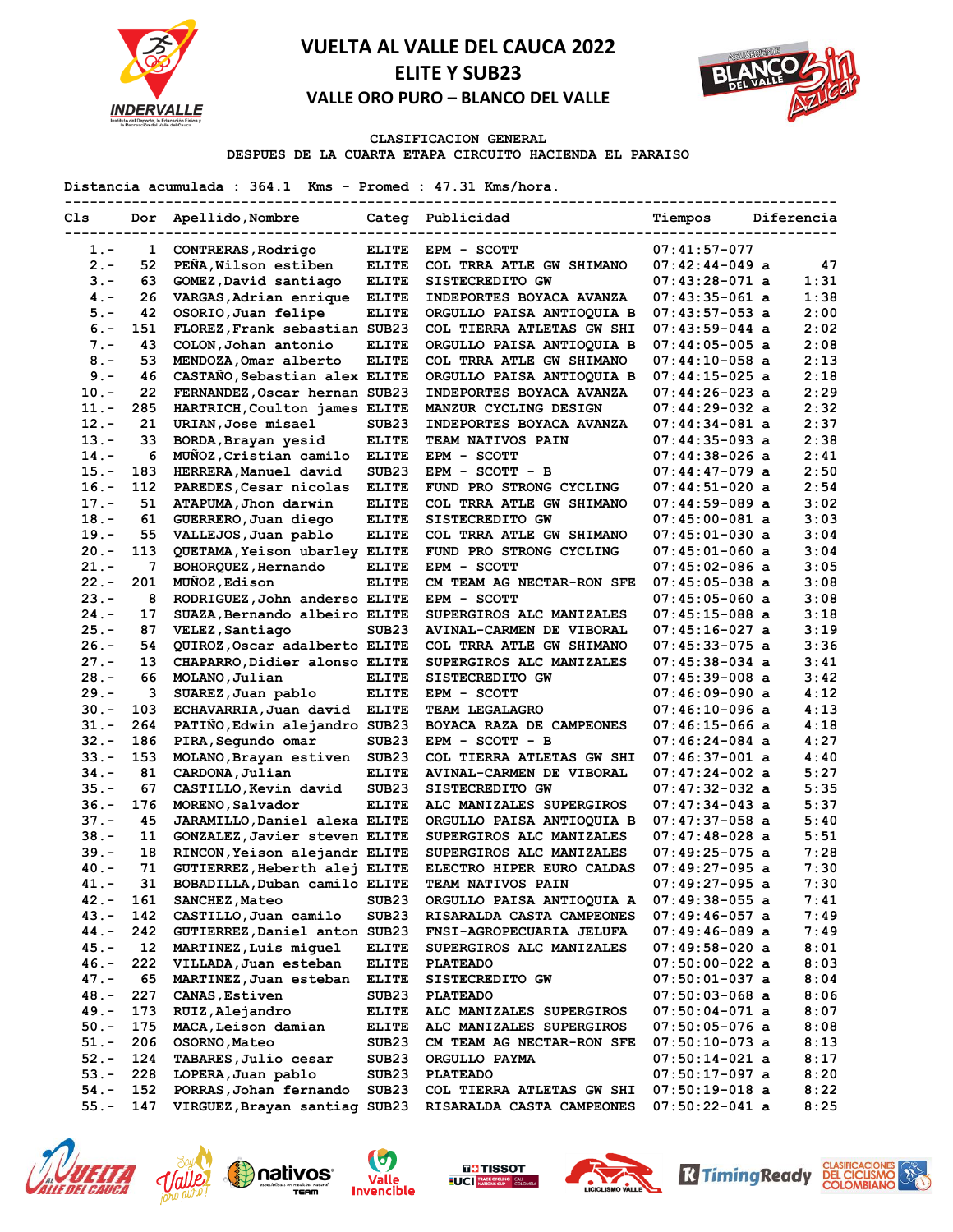



### **CLASIFICACION GENERAL**

**DESPUES DE LA CUARTA ETAPA CIRCUITO HACIENDA EL PARAISO**

**Distancia acumulada : 364.1 Kms - Promed : 47.31 Kms/hora.**

| C1s     | Dor | Apellido, Nombre              |                   | Categ Publicidad                | Tiempos          | Diferencia |
|---------|-----|-------------------------------|-------------------|---------------------------------|------------------|------------|
| $56. -$ | 5   | OCHOA, Diego antonio          | <b>ELITE</b>      | EPM - SCOTT                     | $07:50:24-063$ a | 8:27       |
| $57. -$ | 154 | OLAVE, Jhon alexander         | SUB <sub>23</sub> | COL TIERRA ATLETAS GW SHI       | $07:50:27-029$ a | 8:30       |
| $58. -$ | 84  | VALENCIA, Uber david          | SUB <sub>23</sub> | <b>AVINAL-CARMEN DE VIBORAL</b> | $07:50:33-082$ a | 8:36       |
| $59. -$ | 261 | RONDON, Edwar                 | SUB <sub>23</sub> | BOYACA RAZA DE CAMPEONES        | $07:50:36-048$ a | 8:39       |
| $60 -$  | 32  | APARICIO, Jair antonio        | <b>ELITE</b>      | <b>TEAM NATIVOS PAIN</b>        | $07:50:40-085$ a | 8:43       |
| $61 -$  | 244 | MEDINA, Cesar augusto         | SUB23             | FNSI-AGROPECUARIA JELUFA        | $07:50:43-039$ a | 8:46       |
| $62 -$  | 226 | GOMEZ, Jonatan                | SUB <sub>23</sub> | <b>PLATEADO</b>                 | $07:50:46-088$ a | 8:49       |
| $63 -$  | 172 | SUAREZ, Juan manuel           | SUB <sub>23</sub> | ALC MANIZALES SUPERGIROS        | $07:50:48-008$ a | 8:51       |
| $64. -$ | 284 | RODRIGUEZ, Juan manuel        | SUB <sub>23</sub> | MANZUR CYCLING DESIGN           | $07:50:49-023$ a | 8:52       |
| $65. -$ | 83  | TORO, Felipe                  | SUB <sub>23</sub> | AVINAL-CARMEN DE VIBORAL        | $07:50:51-003$ a | 8:54       |
| $66. -$ | 241 | ESPINEL, Erin fabian          | SUB <sub>23</sub> | FNSI-AGROPECUARIA JELUFA        | $07:50:56-048$ a | 8:59       |
| $67. -$ | 85  | PATIÑO, Marlon                | SUB <sub>23</sub> | <b>AVINAL-CARMEN DE VIBORAL</b> | $07:51:00-073$ a | 9:03       |
| $68. -$ | 155 | CASTRO, Yonatan andres        | SUB <sub>23</sub> | COL TIERRA ATLETAS GW SHI       | $07:51:02-046$ a | 9:05       |
| $69. -$ | 25  | SOSSA, Juan pablo             | SUB <sub>23</sub> | INDEPORTES BOYACA AVANZA        | $07:51:16-067$ a | 9:19       |
| $70. -$ | 62  | BENAVIDES, Diego andres ELITE |                   | SISTECREDITO GW                 | $07:51:20-052$ a | 9:23       |
| $71. -$ | 44  | OSORIO, Frank yair            | <b>ELITE</b>      | ORGULLO PAISA ANTIOQUIA B       | $07:51:21-002$ a | 9:24       |
| $72 -$  | 143 | ALZATE, Juan david            | SUB <sub>23</sub> | RISARALDA CASTA CAMPEONES       | $07:51:57-028$ a | 10:00      |
| $73. -$ | 162 | <b>ECHAVARRIA, Alonso</b>     | SUB <sub>23</sub> | ORGULLO PAISA ANTIOQUIA A       | $07:52:02-072$ a | 10:05      |
| $74. -$ | 132 | HERRERA, Stiven alexand ELITE |                   | FUNDACION TEAM RECAPI           | $07:52:08-017$ a | 10:11      |
| $75. -$ | 15  | TABARES, Jordan felipe        | <b>ELITE</b>      | SUPERGIROS ALC MANIZALES        | $07:52:17-059$ a | 10:20      |
| $76. -$ | 203 | OSORIO, Edison estefan        | <b>ELITE</b>      | CM TEAM AG NECTAR-RON SFE       | $07:52:23-036$ a | 10:26      |
| $77. -$ | 224 | ALVAREZ, Carlos alberto SUB23 |                   | <b>PLATEADO</b>                 | $07:52:37-083$ a | 10:40      |
| $78. -$ | 82  | ZULUAGA, Juan david           | SUB <sub>23</sub> | <b>AVINAL-CARMEN DE VIBORAL</b> | $07:52:39-041$ a | 10:42      |
| $79. -$ | 131 | ARIZA, Heimarhanz             | <b>ELITE</b>      | <b>FUNDACION TEAM RECAPI</b>    | $07:52:40-025$ a | 10:43      |
| $80 -$  | 144 | PINEDA, Juan felipe           | SUB <sub>23</sub> | RISARALDA CASTA CAMPEONES       | $07:52:41-037$ a | 10:44      |
| $81. -$ | 221 | GOMEZ, Yeison arley           | <b>ELITE</b>      | <b>PLATEADO</b>                 | $07:53:03-025$ a | 11:06      |
| $82 -$  | 165 | RENDON, Juan tito             | SUB <sub>23</sub> | ORGULLO PAISA ANTIOQUIA A       | $07:53:03-086$ a | 11:06      |
| $83 -$  | 91  | MARTINEZ, Alvaro franco SUB23 |                   | NARINO TIERRA CICLISTAS         | $07:53:07-021$ a | 11:10      |
| $84. -$ | 126 | RUBIO, Jose noe               | SUB <sub>23</sub> | ORGULLO PAYMA                   | $07:53:26-013$ a | 11:29      |
| $85. -$ | 263 | LOPEZ, Jimmy yesid            | SUB <sub>23</sub> | BOYACA RAZA DE CAMPEONES        | $07:53:42-039$ a | 11:45      |
| $86. -$ | 207 | GOMEZ, Manuel de jesus        | SUB <sub>23</sub> | CM TEAM AG NECTAR-RON SFE       | $07:54:03-053$ a | 12:06      |
| $87. -$ | 77  | OSORIO, Sergio                | SUB <sub>23</sub> | ELECTRO HIPER EURO CALDAS       | $07:54:14-069$ a | 12:17      |
| $88. -$ | 105 | <b>JARAMILLO, MATEO</b>       | <b>ELITE</b>      | <b>TEAM LEGALAGRO</b>           | $07:54:14-082$ a | 12:17      |
| $89. -$ | 171 | ZAPATA, Alex juan pablo SUB23 |                   | ALC MANIZALES SUPERGIROS        | $07:54:34-080$ a | 12:37      |
| $90 -$  | 92  | CASTRO, Marlon fernando SUB23 |                   | NARINO TIERRA CICLISTAS         | $07:55:31-015$ a | 13:34      |
| $91 -$  | 202 | ANGARITA, Marvin orland ELITE |                   | CM TEAM AG NECTAR-RON SFE       | $07:55:31-055$ a | 13:34      |
| $92 -$  | 281 | SANCHEZ, Julian andres        | SUB <sub>23</sub> | MANZUR CYCLING DESIGN           | $07:56:05-057$ a | 14:08      |
| $93 -$  | 35  | ABRIL, Jhon alexander         | <b>ELITE</b>      | <b>TEAM NATIVOS PAIN</b>        | $07:56:36-085$ a | 14:39      |
| $94. -$ | 64  | SAMUDIO, Carlos               | <b>ELITE</b>      | <b>SISTECREDITO GW</b>          | $08:00:16-041$ a | 18:19      |













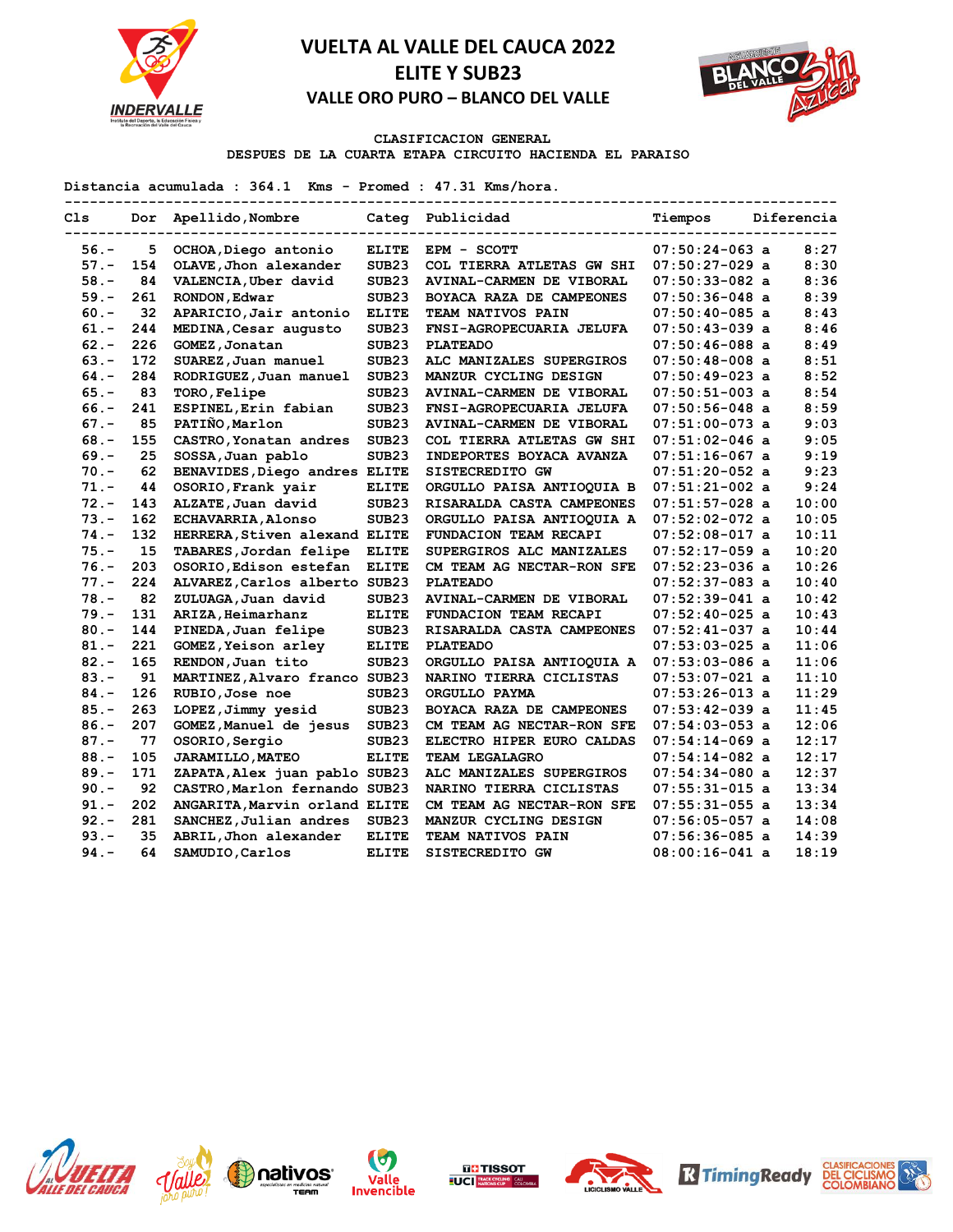



### **CLASIFICACION GENERAL DE SUB23**

| Cls     |     | ----------------<br>Dor Apellido, Nombre |                   | Categ Publicidad          | Tiempos          | Diferencia |
|---------|-----|------------------------------------------|-------------------|---------------------------|------------------|------------|
| 1.-     | 151 | FLOREZ, Frank sebastian SUB23            |                   | COL TIERRA ATLETAS GW SHI | $07:43:59-044$   |            |
| $2 -$   | 22  | FERNANDEZ, Oscar hernan SUB23            |                   | INDEPORTES BOYACA AVANZA  | $07:44:26-023$ a | 27         |
| $3 -$   | 21  | URIAN, Jose misael                       | SUB <sub>23</sub> | INDEPORTES BOYACA AVANZA  | $07:44:34-081$ a | 35         |
| $4 -$   | 183 | HERRERA, Manuel david                    | SUB <sub>23</sub> | EPM - SCOTT - B           | $07:44:47-079$ a | 48         |
| $5. -$  | 87  | VELEZ, Santiago                          | SUB <sub>23</sub> | AVINAL-CARMEN DE VIBORAL  | $07:45:16-027$ a | 1:17       |
| $6. -$  | 264 | PATIÑO, Edwin alejandro SUB23            |                   | BOYACA RAZA DE CAMPEONES  | $07:46:15-066$ a | 2:16       |
| $7 -$   | 186 | PIRA, Segundo omar                       | SUB <sub>23</sub> | EPM - SCOTT - B           | $07:46:24-084$ a | 2:25       |
| $8 -$   | 153 | MOLANO, Brayan estiven                   | SUB <sub>23</sub> | COL TIERRA ATLETAS GW SHI | $07:46:37-001$ a | 2:38       |
| $9 -$   | 67  | CASTILLO, Kevin david                    | SUB <sub>23</sub> | SISTECREDITO GW           | $07:47:32-032$ a | 3:33       |
| $10. -$ | 161 | SANCHEZ, Mateo                           | SUB <sub>23</sub> | ORGULLO PAISA ANTIOQUIA A | $07:49:38-055$ a | 5:39       |
| $11. -$ | 142 | CASTILLO, Juan camilo                    | SUB <sub>23</sub> | RISARALDA CASTA CAMPEONES | $07:49:46-057$ a | 5:47       |
| $12 -$  | 242 | GUTIERREZ, Daniel anton SUB23            |                   | FNSI-AGROPECUARIA JELUFA  | $07:49:46-089$ a | 5:47       |
| $13 -$  | 227 | <b>CANAS, Estiven</b>                    | SUB <sub>23</sub> | <b>PLATEADO</b>           | $07:50:03-068$ a | 6:04       |
| $14. -$ | 206 | OSORNO, Mateo                            | SUB <sub>23</sub> | CM TEAM AG NECTAR-RON SFE | $07:50:10-073$ a | 6:11       |
| $15. -$ | 124 | TABARES, Julio cesar                     | SUB <sub>23</sub> | ORGULLO PAYMA             | $07:50:14-021$ a | 6:15       |
| $16. -$ | 228 | LOPERA, Juan pablo                       | SUB <sub>23</sub> | <b>PLATEADO</b>           | $07:50:17-097$ a | 6:18       |
| $17. -$ | 152 | PORRAS, Johan fernando                   | SUB <sub>23</sub> | COL TIERRA ATLETAS GW SHI | $07:50:19-018$ a | 6:20       |
| $18. -$ | 147 | VIRGUEZ, Brayan santiag                  | SUB <sub>23</sub> | RISARALDA CASTA CAMPEONES | $07:50:22-041$ a | 6:23       |
| $19. -$ | 154 | OLAVE, Jhon alexander                    | SUB <sub>23</sub> | COL TIERRA ATLETAS GW SHI | $07:50:27-029$ a | 6:28       |
| $20 -$  | 84  | VALENCIA, Uber david                     | SUB <sub>23</sub> | AVINAL-CARMEN DE VIBORAL  | $07:50:33-082$ a | 6:34       |
| $21 -$  | 261 | RONDON, Edwar                            | SUB <sub>23</sub> | BOYACA RAZA DE CAMPEONES  | $07:50:36-048$ a | 6:37       |
| $22 -$  | 244 | MEDINA, Cesar augusto                    | SUB <sub>23</sub> | FNSI-AGROPECUARIA JELUFA  | $07:50:43-039$ a | 6:44       |
| $23 -$  | 226 | GOMEZ, Jonatan                           | SUB23             | <b>PLATEADO</b>           | $07:50:46-088$ a | 6:47       |
| $24. -$ | 172 | SUAREZ, Juan manuel                      | SUB <sub>23</sub> | ALC MANIZALES SUPERGIROS  | $07:50:48-008$ a | 6:49       |
| $25. -$ | 284 | RODRIGUEZ, Juan manuel                   | SUB <sub>23</sub> | MANZUR CYCLING DESIGN     | $07:50:49-023$ a | 6:50       |
| $26. -$ | 83  | TORO, Felipe                             | SUB <sub>23</sub> | AVINAL-CARMEN DE VIBORAL  | $07:50:51-003$ a | 6:52       |
| $27. -$ | 241 | ESPINEL, Erin fabian                     | SUB <sub>23</sub> | FNSI-AGROPECUARIA JELUFA  | $07:50:56-048$ a | 6:57       |
| $28 -$  | 85  | PATINO, Marlon                           | SUB <sub>23</sub> | AVINAL-CARMEN DE VIBORAL  | $07:51:00-073$ a | 7:01       |
| $29. -$ | 155 | CASTRO, Yonatan andres                   | SUB <sub>23</sub> | COL TIERRA ATLETAS GW SHI | $07:51:02-046$ a | 7:03       |
| $30 -$  | 25  | SOSSA, Juan pablo                        | SUB <sub>23</sub> | INDEPORTES BOYACA AVANZA  | $07:51:16-067$ a | 7:17       |
| $31 -$  | 143 | ALZATE, Juan david                       | SUB <sub>23</sub> | RISARALDA CASTA CAMPEONES | $07:51:57-028$ a | 7:58       |
| $32 -$  | 162 | <b>ECHAVARRIA, Alonso</b>                | SUB <sub>23</sub> | ORGULLO PAISA ANTIOQUIA A | $07:52:02-072$ a | 8:03       |
| $33 -$  | 224 | ALVAREZ, Carlos alberto SUB23            |                   | <b>PLATEADO</b>           | $07:52:37-083$ a | 8:38       |
| $34. -$ | 82  | ZULUAGA, Juan david                      | SUB <sub>23</sub> | AVINAL-CARMEN DE VIBORAL  | $07:52:39-041$ a | 8:40       |
| $35. -$ | 144 | PINEDA, Juan felipe                      | SUB <sub>23</sub> | RISARALDA CASTA CAMPEONES | $07:52:41-037$ a | 8:42       |
| $36. -$ | 165 | RENDON, Juan tito                        | SUB <sub>23</sub> | ORGULLO PAISA ANTIOQUIA A | $07:53:03-086$ a | 9:04       |
| $37 -$  | 91  | MARTINEZ, Alvaro franco SUB23            |                   | NARINO TIERRA CICLISTAS   | $07:53:07-021$ a | 9:08       |
| $38 -$  | 126 | RUBIO, Jose noe                          | SUB <sub>23</sub> | ORGULLO PAYMA             | $07:53:26-013$ a | 9:27       |
| 39.-    | 263 | LOPEZ, Jimmy yesid                       | SUB <sub>23</sub> | BOYACA RAZA DE CAMPEONES  | $07:53:42-039$ a | 9:43       |
| $40. -$ | 207 | GOMEZ, Manuel de jesus                   | SUB <sub>23</sub> | CM TEAM AG NECTAR-RON SFE | $07:54:03-053$ a | 10:04      |
| $41. -$ | 77  | OSORIO, Sergio                           | SUB <sub>23</sub> | ELECTRO HIPER EURO CALDAS | $07:54:14-069$ a | 10:15      |
| $42 -$  | 171 | ZAPATA, Alex juan pablo SUB23            |                   | ALC MANIZALES SUPERGIROS  | $07:54:34-080$ a | 10:35      |
| $43 -$  | 92  | CASTRO, Marlon fernando SUB23            |                   | NARINO TIERRA CICLISTAS   | $07:55:31-015$ a | 11:32      |
| $44. -$ | 281 | SANCHEZ, Julian andres                   | SUB <sub>23</sub> | MANZUR CYCLING DESIGN     | $07:56:05-057$ a | 12:06      |













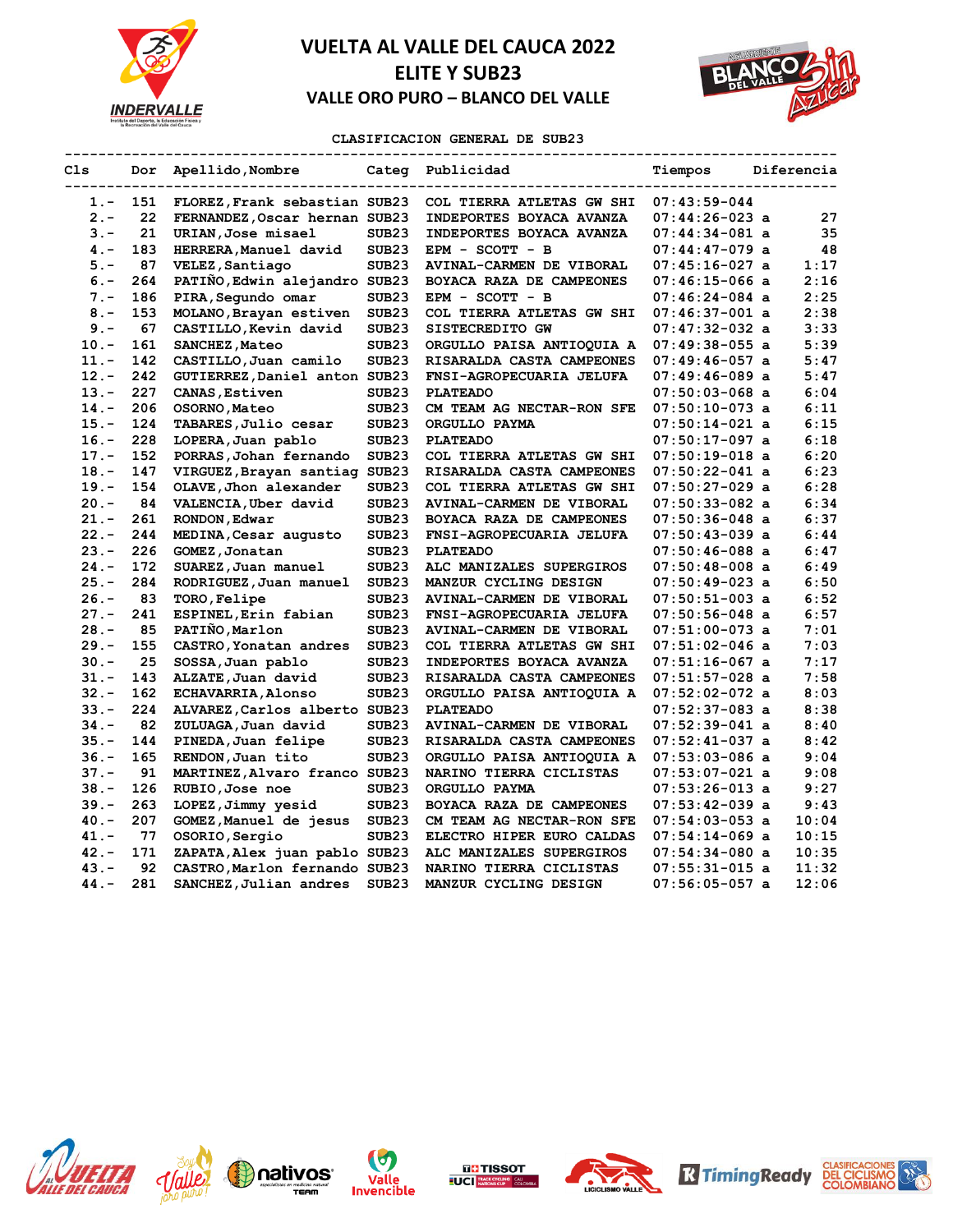



**CLASIFICACION GENERAL POR EQUIPOS** 

| $1 -$   | EPM - SCOTT                                          | 23:11:24        |       |  |  |
|---------|------------------------------------------------------|-----------------|-------|--|--|
| $2 -$   | COL TRRA ATLE GW SHIMANO                             | $23:11:48$ a 24 |       |  |  |
| $3 -$   | ORGULLO PAISA ANTIOQUIA B 23:12:33 a                 |                 | 1:09  |  |  |
| $4 -$   | INDEPORTES BOYACA AVANZA                             | 23:12:36 a      | 1:12  |  |  |
| $5 -$   | SISTECREDITO GW 23:13:45 a                           |                 | 2:21  |  |  |
| $6. -$  | SUPERGIROS ALC MANIZALES 23:18:42 a                  |                 | 7:18  |  |  |
|         | $7.$ - COL TIERRA ATLETAS GW SHI $23:20:02$ a $8:38$ |                 |       |  |  |
| $8 -$   | AVINAL-CARMEN DE VIBORAL 23:22:34 a                  |                 | 11:10 |  |  |
| $9 -$   |                                                      |                 | 13:20 |  |  |
|         | $10.-$ CM TEAM AG NECTAR-RON SFE $23:27:38$ a        |                 | 16:14 |  |  |
|         | 11.- ALC MANIZALES SUPERGIROS                        | 23:27:40 a      | 16:16 |  |  |
| $12. -$ | <b>PLATEADO</b>                                      | 23:29:11 a      | 17:47 |  |  |
| $13. -$ | MANZUR CYCLING DESIGN                                | 23:29:38 a      | 18:14 |  |  |
| $14. -$ | BOYACA RAZA DE CAMPEONES                             | 23:30:33 a      | 19:09 |  |  |
| $15. -$ | FNSI-AGROPECUARIA JELUFA                             | 23:31:25 a      | 20:01 |  |  |
|         | 16.- RISARALDA CASTA CAMPEONES                       | 23:32:05 a      | 20:41 |  |  |
|         | 17.- ORGULLO PAISA ANTIOQUIA A 23:34:43 a            |                 | 23:19 |  |  |

#### **CLASIFICACION GENERAL POR PUNTOS**

| 1               | $\mathbf{1}$ | CONTRERAS, Rodrigo            | <b>ELITE</b> | 25 Pts |  |  |  |  |  |  |
|-----------------|--------------|-------------------------------|--------------|--------|--|--|--|--|--|--|
| $\mathbf{2}$    | 63           | GOMEZ, David santiago         | ELITE        | 25 Pts |  |  |  |  |  |  |
| 3               | 52           | PEÑA, Wilson estiben          | <b>ELITE</b> | 22 Pts |  |  |  |  |  |  |
| 4               | 43           | COLON, Johan antonio          | ELITE        | 20 Pts |  |  |  |  |  |  |
| 5               | 64           | SAMUDIO, Carlos               | <b>ELITE</b> | 15 Pts |  |  |  |  |  |  |
| 6               | 151          | FLOREZ, Frank sebastian SUB23 |              | 12 Pts |  |  |  |  |  |  |
| 7               | 8            | RODRIGUEZ, John anderso ELITE |              | 12 Pts |  |  |  |  |  |  |
| 8               | 66           | MOLANO, Julian                | ELITE        | 12 Pts |  |  |  |  |  |  |
| 9               | 42           | OSORIO, Juan felipe           | ELITE        | 10 Pts |  |  |  |  |  |  |
| 10              | 226          | GOMEZ, Jonatan                | SUB23        | 10 Pts |  |  |  |  |  |  |
| 11              | 26           | VARGAS, Adrian enrique ELITE  |              | 8 Pts  |  |  |  |  |  |  |
| 12 <sup>°</sup> | 242          | GUTIERREZ, Daniel anton SUB23 |              | 8 Pts  |  |  |  |  |  |  |
| 13              | 53           | MENDOZA, Omar alberto         | <b>ELITE</b> | 7 Pts  |  |  |  |  |  |  |
| 14              | 33           | BORDA, Brayan yesid           | <b>ELITE</b> | 7 Pts  |  |  |  |  |  |  |
| 15              | 112          | PAREDES, Cesar nicolas        | <b>ELITE</b> | 7 Pts  |  |  |  |  |  |  |
| 16              | 5            | OCHOA, Diego antonio          | <b>ELITE</b> | 7 Pts  |  |  |  |  |  |  |
| 17              | 131          | ARIZA, Heimarhanz             | <b>ELITE</b> | 7 Pts  |  |  |  |  |  |  |
| 18              | 21           | URIAN, Jose misael            | SUB23        | 6 Pts  |  |  |  |  |  |  |
| 19              | 7            | BOHORQUEZ, Hernando           | <b>ELITE</b> | 6 Pts  |  |  |  |  |  |  |
| 20              | 87           | VELEZ, Santiago               | SUB23        | 6 Pts  |  |  |  |  |  |  |
| 21              | 71           | GUTIERREZ, Heberth alej ELITE |              | 6 Pts  |  |  |  |  |  |  |
| 22              | 202          | ANGARITA, Marvin orland ELITE |              | 6 Pts  |  |  |  |  |  |  |
| 23              | 22           | FERNANDEZ, Oscar hernan SUB23 |              | 5 Pts  |  |  |  |  |  |  |
| 24              | 143          | ALZATE, Juan david            | SUB23        | 5 Pts  |  |  |  |  |  |  |
| 25              | 263          | LOPEZ, Jimmy yesid            | SUB23        | 5 Pts  |  |  |  |  |  |  |
| 26              | 17           | SUAZA, Bernando albeiro ELITE |              | 4 Pts  |  |  |  |  |  |  |
| 27              | 46           | CASTANO, Sebastian alex ELITE |              | 3 Pts  |  |  |  |  |  |  |
| 28              | 51           | ATAPUMA, Jhon darwin          | ELITE        | 3 Pts  |  |  |  |  |  |  |
| 29              | 54           | QUIROZ, Oscar adalberto ELITE |              | 2 Pts  |  |  |  |  |  |  |
|                 |              |                               |              |        |  |  |  |  |  |  |













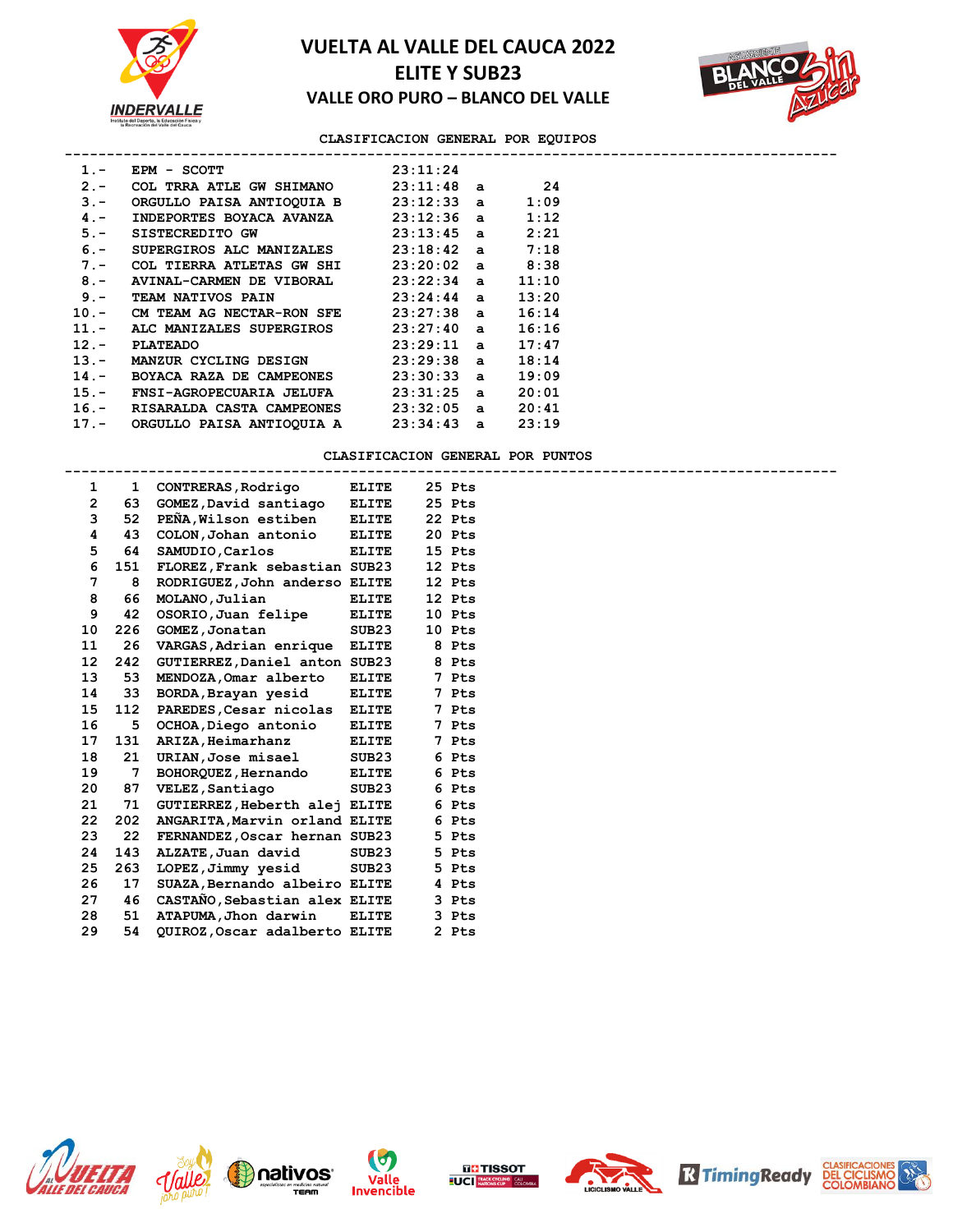



### **CLASIFICACION GENERAL DE MONTAÑA**

|    |     | 46 CASTANO, Sebastian alex ELITE |              | 11 Pts |  |
|----|-----|----------------------------------|--------------|--------|--|
| 2  |     | CONTRERAS, Rodrigo               | <b>ELITE</b> | 6 Pts  |  |
| 3  |     | 55 VALLEJOS, Juan pablo          | <b>ELITE</b> | 5 Pts  |  |
| 4  | 81  | CARDONA, Julian                  | <b>ELITE</b> | 4 Pts  |  |
| 5  | 53. | MENDOZA, Omar alberto            | <b>ELITE</b> | 4 Pts  |  |
| 6  | 52  | PENA, Wilson estiben             | <b>ELITE</b> | 3 Pts  |  |
| 7  | 26  | VARGAS, Adrian enrique           | <b>ELITE</b> | 3 Pts  |  |
| 8  | 22  | FERNANDEZ, Oscar hernan SUB23    |              | 2 Pts  |  |
| 9  | 201 | MUÑOZ, Edison                    | <b>ELITE</b> | 1 Pts  |  |
| 10 | 103 | ECHAVARRIA, Juan david ELITE     |              | 1 Pts  |  |
|    |     |                                  |              |        |  |

#### **CLASIFICACION GENERAL DE METAS VOLANTES**

| $\mathbf{1}$         |     | 43 COLON, Johan antonio           | <b>ELITE</b> |        | 16 Pts |
|----------------------|-----|-----------------------------------|--------------|--------|--------|
| $\mathbf{2}^{\circ}$ | 171 | ZAPATA, Alex juan pablo SUB23     |              | 13 Pts |        |
| 3                    | 45  | JARAMILLO, Daniel alexa ELITE     |              |        | 9 Pts  |
| 4                    | 53  | MENDOZA, Omar alberto ELITE       |              |        | 5 Pts  |
| 5                    | 81  | CARDONA, Julian                   | ELITE        |        | 5 Pts  |
| 6                    | 33  | BORDA, Brayan yesid ELITE         |              |        | 3 Pts  |
| 7                    | 54  | QUIROZ, Oscar adalberto ELITE     |              |        | 3 Pts  |
| 8                    |     | 242 GUTIERREZ, Daniel anton SUB23 |              |        | 3 Pts  |
| 9                    | 5.  | OCHOA, Diego antonio ELITE        |              |        | 3 Pts  |
| 10                   | 62  | BENAVIDES, Diego andres ELITE     |              |        | 3 Pts  |
| 11                   | 63  | GOMEZ, David santiago ELITE       |              |        | 2 Pts  |
| 12 <sup>12</sup>     | 21  | URIAN,Jose misael                 | SUB23        |        | 2 Pts  |
| 13                   | 11  | GONZALEZ, Javier steven ELITE     |              |        | 2 Pts  |
| 14                   | 64  | SAMUDIO, Carlos                   | ELITE        |        | 2 Pts  |
|                      |     |                                   |              |        |        |













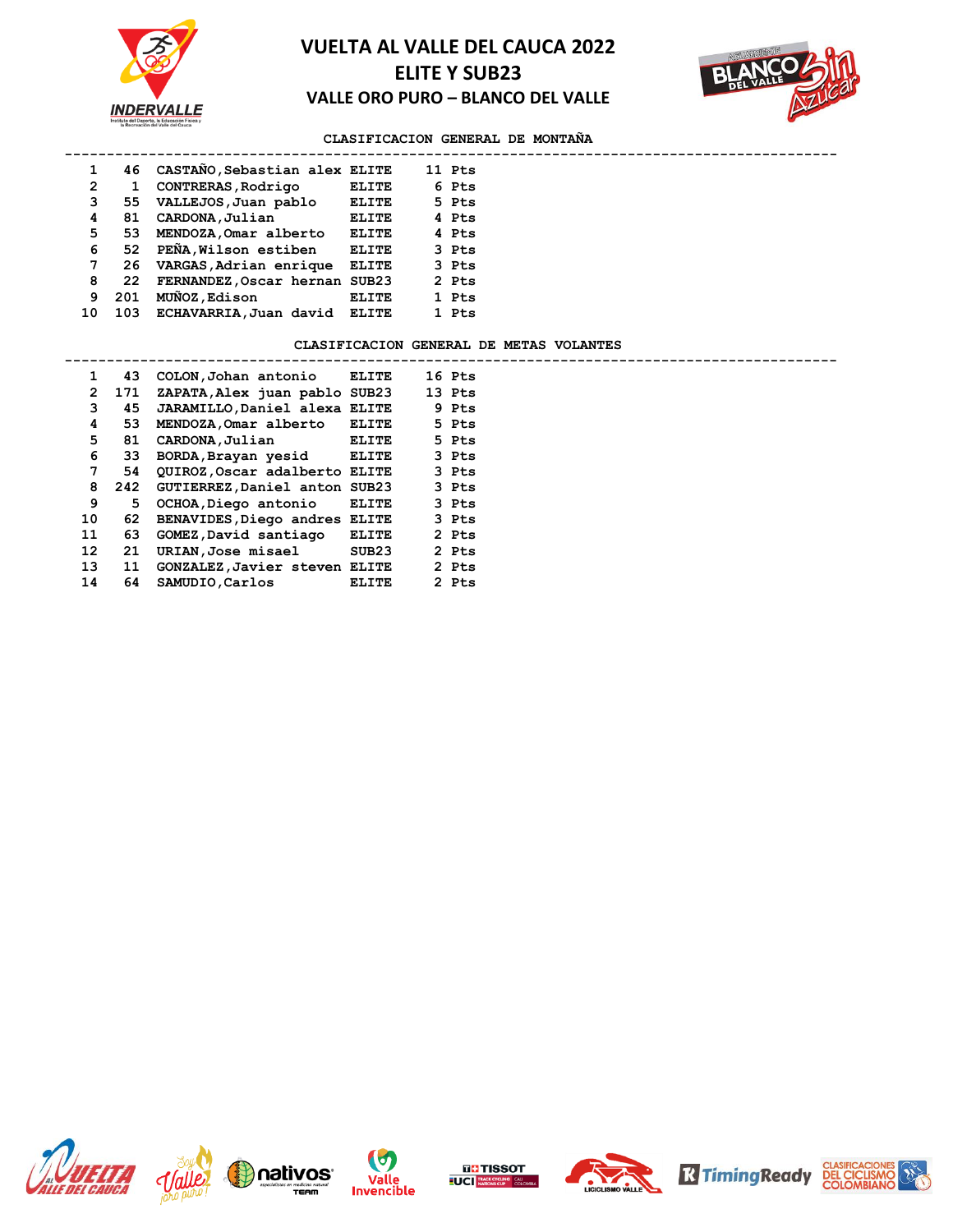



#### **CLASIFICACION SEGUNDA ETAPA CIRCUITO HACIENDA EL PARAISO**

| Fecha           | : 27/03/22                                      |              |                                                        |          |                   |
|-----------------|-------------------------------------------------|--------------|--------------------------------------------------------|----------|-------------------|
| Distancia       | 58<br>$\mathbf{r}$                              | Kms - Promed | : $34.61$ Kms/h.                                       |          |                   |
| C1s             | Dor Apellido, Nombre<br>----------------------- |              | Categ Publicidad                                       | Tiempos  | Diferencia Bonif  |
| 1               |                                                 |              | 52 COLMENARES, Yeny lore F-ELI COLOMBIA TIERRA ATLETAS | 01:40:33 | $-12$             |
| 2               | 27 VARGAS, Carolina                             | $F-S23$      | CM TEAM-NECTAR-RON SANTAF                              | 01:41:33 | $1:00$ min. $-09$ |
| 3               | 37 LOPEZ, Gabriela aleja F-S23                  |              | SISTECREDITO-GW                                        | 01:41:48 | $1:15$ min. $-05$ |
| 4               | 6 FAGUA, Ana milena                             | $F-ELI$      | INDEPORTES BOYACA AVANZA                               | 01:42:49 | $2:16$ min.       |
| 5               | 54 VALBUENA, Camila andr F-ELI                  |              | COLOMBIA TIERRA ATLETAS                                | 01:42:51 | $2:18$ min.       |
| 6               | 55 HERRERA, Estefania                           | $F-ELI$      | COLOMBIA TIERRA ATLETAS                                | 01:42:51 | $2:18$ min.       |
| $7\phantom{.0}$ | 53 MENESES, Jessenia ale F-ELI                  |              | COLOMBIA TIERRA ATLETAS                                | 01:42:51 | $2:18$ min.       |
| 8               | 24 ALZATE, Andrea                               | $F-ELI$      | CM TEAM-NECTAR-RON SANTAF                              | 01:43:01 | $2:28$ min.       |
| 9               | 23 MORENO, Blanca lilian F-ELI                  |              | CM TEAM-NECTAR-RON SANTAF                              | 01:43:12 | $2:39$ min.       |
| 10              | 17 DUEÑAS, Yesi tatiana F-ELI                   |              | AVINAL-CARMEN DE VIBORAL                               | 01:43:18 | $2:45$ min.       |
| 11              | 26 SANCHEZ, Stefania                            | $F-S23$      | CM TEAM-NECTAR-RON SANTAF                              | 01:43:21 | $2:48$ min.       |
| 12              | 35 ATAHUALPA, Maria cami F-S23                  |              | SISTECREDITO-GW                                        | 01:43:21 | $2:48$ min.       |
| 13              | 2 RAMIREZ, Yully marcel F-S23                   |              | SUPERGIROS-ALC MANIZALES                               | 01:43:27 | $2:54$ min.       |
| 14              | 9 ROJAS, Laura daniela F-S23                    |              | INDEPORTES BOYACA AVANZA                               | 01:43:41 | $3:08$ min. $-02$ |
| 15              | 1 GOMEZ, Maria catalina F-ELI                   |              | SUPERGIROS-ALC MANIZALES                               | 01:43:57 | $3:24$ min. $-01$ |
| 16              | 7 CORDOBA, Mayerly caro F-ELI                   |              | INDEPORTES BOYACA AVANZA                               | 01:43:59 | $3:26$ min.       |
| 17              | 51 HERNANDEZ, Lina marce F-ELI                  |              | COLOMBIA TIERRA ATLETAS                                | 01:43:59 | $3:26$ min.       |
| 18              | 25 LATRIGLIA, Maria paul F-ELI                  |              | CM TEAM-NECTAR-RON SANTAF                              | 01:43:59 | $3:26$ min. $-03$ |
| 19              | 56 CARRERO, Liseth danie F-S23                  |              | COLOMBIA TIERRA ATLETAS                                | 01:44:08 | $3:35$ min.       |
| 20              | 22 GULUMA, Serika mitche F-ELI                  |              | CM TEAM-NECTAR-RON SANTAF                              | 01:44:10 | $3:37$ min.       |
| 21              | 57 HERRERA, Mariana                             | $F-S23$      | COLOMBIA TIERRA ATLETAS                                | 01:44:10 | $3:37$ min.       |
| 22              | 21 CARDONA, Manuela                             | $F-S23$      | RISARALDA CASTA CAMPEONES                              | 01:45:40 | $5:07$ min.       |
| 23              | 18 ORJUELA, Angy tatiana F-S23                  |              | AVINAL-CARMEN DE VIBORAL                               | 01:46:32 | $5:59$ min.       |
| 24              | 19 MORALES, Luisa valent F-S23                  |              | AVINAL-CARMEN DE VIBORAL                               | 01:47:12 | $6:39$ min.       |
| 25              | 8 SOLER, Daniela                                | $F-S23$      | INDEPORTES BOYACA AVANZA                               | 01:48:42 | $8:09$ min.       |
| 26              | 15 SAAVEDRA, Anette oria F-S23                  |              | GUERRERAS DEL NORTE                                    | 01:48:42 | $8:09$ min.       |
| 27              | 28 ROA, Shirly                                  | $F-ELI$      | INDEPENDIENTE                                          | 01:50:22 | $9:49$ min.       |
| 28              | 10 MALAGON, Luisa alejan F-S23                  |              | INDEPORTES BOYACA AVANZA                               | 01:50:57 | $10:24$ min.      |
| 29              | 36 GONZALEZ, Karen dahia F-S23                  |              | SISTECREDITO-GW                                        | 01:51:47 | $11:14$ min.      |
| 30              | 11 GUTIERREZ, Angie paol F-S23                  |              | INDEPORTES BOYACA AVANZA                               | 01:52:33 | $12:00$ min.      |
| 31              | 5 CARMONA, Natalia                              | $F-S23$      | SUPERGIROS-ALC MANIZALES                               | 01:53:14 | $12:41$ min.      |
| 32              | 39 LOPEZ, Maria camila F-S23                    |              | INDEPENDIENTE                                          | 01:53:18 | $12:45$ min.      |
| 33              | 12 VILLADA, Lorena                              | $F-ELI$      | ORGULLO PAYMA                                          | 01:54:02 | $13:29$ min.      |

**Corredores clasificados : 33**

#### **CLASIFICACION SUB23 DE LA ETAPA**

|    |     | 27 VARGAS, Carolina            | $F-S23$ | CM TEAM-NECTAR-RON SANTAF 01:41:33 |          |              | min.      |
|----|-----|--------------------------------|---------|------------------------------------|----------|--------------|-----------|
| 2  | 37. | LOPEZ, Gabriela aleja F-S23    |         | SISTECREDITO-GW                    | 01:41:48 |              | $15$ seq. |
| 3  |     | 26 SANCHEZ, Stefania           | $F-S23$ | CM TEAM-NECTAR-RON SANTAF          | 01:43:21 | $1:48$ min.  |           |
| 4  |     | 35 ATAHUALPA, Maria cami F-S23 |         | SISTECREDITO-GW                    | 01:43:21 | $1:48$ min.  |           |
| 5  |     | 2 RAMIREZ, Yully marcel F-S23  |         | SUPERGIROS-ALC MANIZALES           | 01:43:27 | $1:54$ min.  |           |
| 6  |     | 9 ROJAS, Laura daniela         | $F-S23$ | INDEPORTES BOYACA AVANZA           | 01:43:41 | $2:08$ min.  |           |
| 7  |     | 56 CARRERO, Liseth danie F-S23 |         | COLOMBIA TIERRA ATLETAS            | 01:44:08 | $2:35$ min.  |           |
| 8  | 57  | HERRERA, Mariana               | $F-S23$ | COLOMBIA TIERRA ATLETAS            | 01:44:10 | $2:37$ min.  |           |
| 9  |     | 21 CARDONA, Manuela            | $F-S23$ | RISARALDA CASTA CAMPEONES          | 01:45:40 | $4:07$ min.  |           |
| 10 |     | 18 ORJUELA, Angy tatiana F-S23 |         | AVINAL-CARMEN DE VIBORAL           | 01:46:32 | $4:59$ min.  |           |
| 11 |     | 19 MORALES, Luisa valent F-S23 |         | AVINAL-CARMEN DE VIBORAL           | 01:47:12 | $5:39$ min.  |           |
| 12 |     | 8 SOLER, Daniela               | $F-S23$ | INDEPORTES BOYACA AVANZA           | 01:48:42 | $7:09$ min.  |           |
| 13 |     | 15 SAAVEDRA, Anette oria F-S23 |         | <b>GUERRERAS DEL NORTE</b>         | 01:48:42 | $7:09$ min.  |           |
| 14 | 10. | MALAGON, Luisa alejan F-S23    |         | INDEPORTES BOYACA AVANZA           | 01:50:57 | $9:24$ min.  |           |
| 15 |     | 36 GONZALEZ, Karen dahia F-S23 |         | SISTECREDITO-GW                    | 01:51:47 | $10:14$ min. |           |
| 16 |     | 11 GUTIERREZ, Angie paol F-S23 |         | INDEPORTES BOYACA AVANZA           | 01:52:33 | $11:00$ min. |           |
| 17 |     | 5 CARMONA, Natalia             | $F-S23$ | SUPERGIROS-ALC MANIZALES           | 01:53:14 | 11:41 min.   |           |
| 18 |     | 39 LOPEZ, Maria camila         | $F-S23$ | <b>INDEPENDIENTE</b>               | 01:53:18 | $11:45$ min. |           |













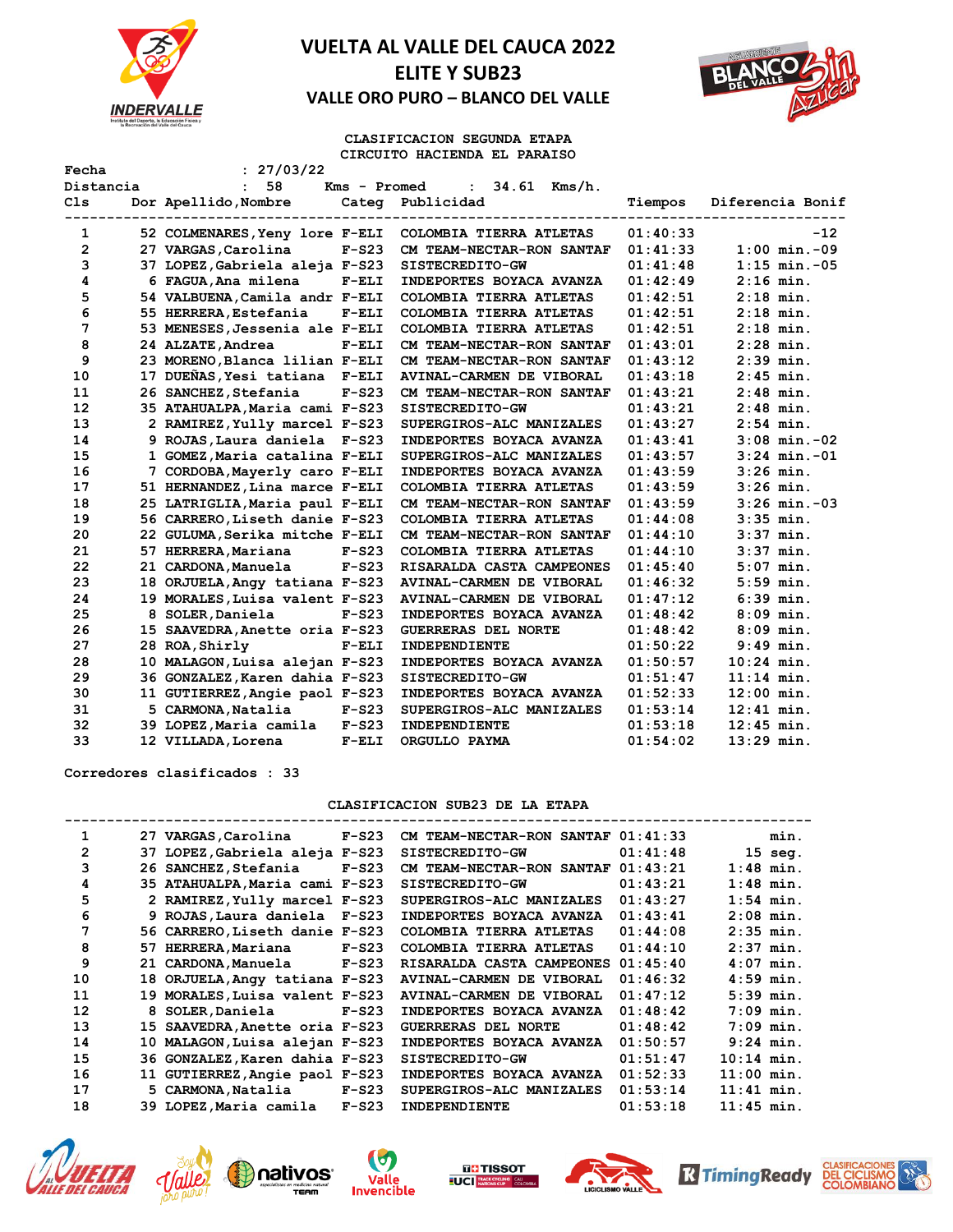



### **CLASIFICACION POR EQUIPOS DE LA ETAPA**

|    | 1 COLOMBIA TIERRA ATLETAS 05:06:15              |                             |  |
|----|-------------------------------------------------|-----------------------------|--|
| 2  | CM TEAM-NECTAR-RON SANTAF 05:07:46 a 1:31       |                             |  |
| 3  | INDEPORTES BOYACA AVANZA 05:10:29 a 4:14        |                             |  |
| 4  | SISTECREDITO-GW                                 | $05:16:56$ a $10:41$        |  |
| 5. | AVINAL-CARMEN DE VIBORAL 05:17:02 a 10:47       |                             |  |
| 6  | SUPERGIROS-ALC MANIZALES                        | $05:20:38$ a $14:23$        |  |
|    |                                                 | PASOS DE LA MONTAÑA         |  |
|    | Paso de Montaña 3 <sup>ª</sup> : VUELTA 1       |                             |  |
|    | 24 ALZATE Andrea                                | CM TEAM-NECTAR-RO 4 pts     |  |
|    | 1 GOMEZ Maria catalina SUPERGIROS-ALC MA 3 pts  |                             |  |
|    | 7 CORDOBA Mayerly caro INDEPORTES BOYACA 2 pts  |                             |  |
|    | 6 FAGUA Ana milena MINDEPORTES BOYACA 1 pts     |                             |  |
|    | Paso de Montaña 3 <sup>ª</sup> : VUELTA 3       |                             |  |
|    | 37 LOPEZ Gabriela aleja SISTECREDITO-GW 4 pts   |                             |  |
|    | 27 VARGAS Carolina CM TEAM-NECTAR-RO 3 pts      |                             |  |
|    | 52 COLMENARES Yeny lore COLOMBIA TIERRA A 2 pts |                             |  |
|    | 9 ROJAS Laura daniela INDEPORTES BOYACA 1 pts   |                             |  |
|    | Paso de Montaña 3 <sup>ª</sup> : VUELTA 5       |                             |  |
|    | 52 COLMENARES Yeny lore COLOMBIA TIERRA A 4 pts |                             |  |
|    | 27 VARGAS Carolina CM TEAM-NECTAR-RO 3 pts      |                             |  |
|    | 37 LOPEZ Gabriela aleja SISTECREDITO-GW 2 pts   |                             |  |
|    | 6 FAGUA Ana milena                              | INDEPORTES BOYACA 1 pts     |  |
|    |                                                 | PASOS DE LAS METAS VOLANTES |  |
|    | Meta Volante de : VUELTA 2                      |                             |  |
|    | 25 LATRIGLIA Maria paul CM TEAM-NECTAR-RO 5 pts |                             |  |
|    | 9 ROJAS Laura daniela INDEPORTES BOYACA 3 pts   |                             |  |
|    | 1 GOMEZ Maria catalina                          | SUPERGIROS-ALC MA 1 pts     |  |
|    |                                                 |                             |  |

 **Meta Volante de : VUELTA 4**

| 27 VARGAS Carolina      | CM TEAM-NECTAR-RO 5 pts |       |
|-------------------------|-------------------------|-------|
| 52 COLMENARES Yeny lore | COLOMBIA TIERRA A 3 pts |       |
| 37 LOPEZ Gabriela aleja | SISTECREDITO-GW         | 1 pts |

**CLASIFICACION POR PUNTOS DE LA ETAPA**

| 1              |    |  | 52 COLMENARES, Yeny lore F-ELI COLOMBIA TIERRA ATLETAS | 15 Pts |
|----------------|----|--|--------------------------------------------------------|--------|
| $\overline{2}$ | 27 |  | VARGAS, Carolina F-S23 CM TEAM-NECTAR-RON SANTAF       | 12 Pts |
| 3              |    |  | 37 LOPEZ, Gabriela aleja F-S23 SISTECREDITO-GW         | 10 Pts |
| 4              | 6  |  | FAGUA,Ana milena     F-ELI INDEPORTES BOYACA AVANZA    | 8 Pts  |
| 5              |    |  | 54 VALBUENA, Camila andr F-ELI COLOMBIA TIERRA ATLETAS | 7 Pts  |
| 6              |    |  | 55 HERRERA, Estefania - F-ELI COLOMBIA TIERRA ATLETAS  | 6 Pts  |
| 7              | 53 |  | MENESES,Jessenia ale F-ELI COLOMBIA TIERRA ATLETAS     | 5 Pts  |
| 8              | 24 |  | ALZATE,Andrea     F-ELI CM TEAM-NECTAR-RON SANTAF      | 4 Pts  |
| 9              | 23 |  | MORENO,Blanca lilian F-ELI CM TEAM-NECTAR-RON SANTAF   | 3 Pts  |
| 10             | 17 |  | DUENAS, Yesi tatiana F-ELI AVINAL-CARMEN DE VIBORAL    | 2 Pts  |
|                |    |  |                                                        |        |













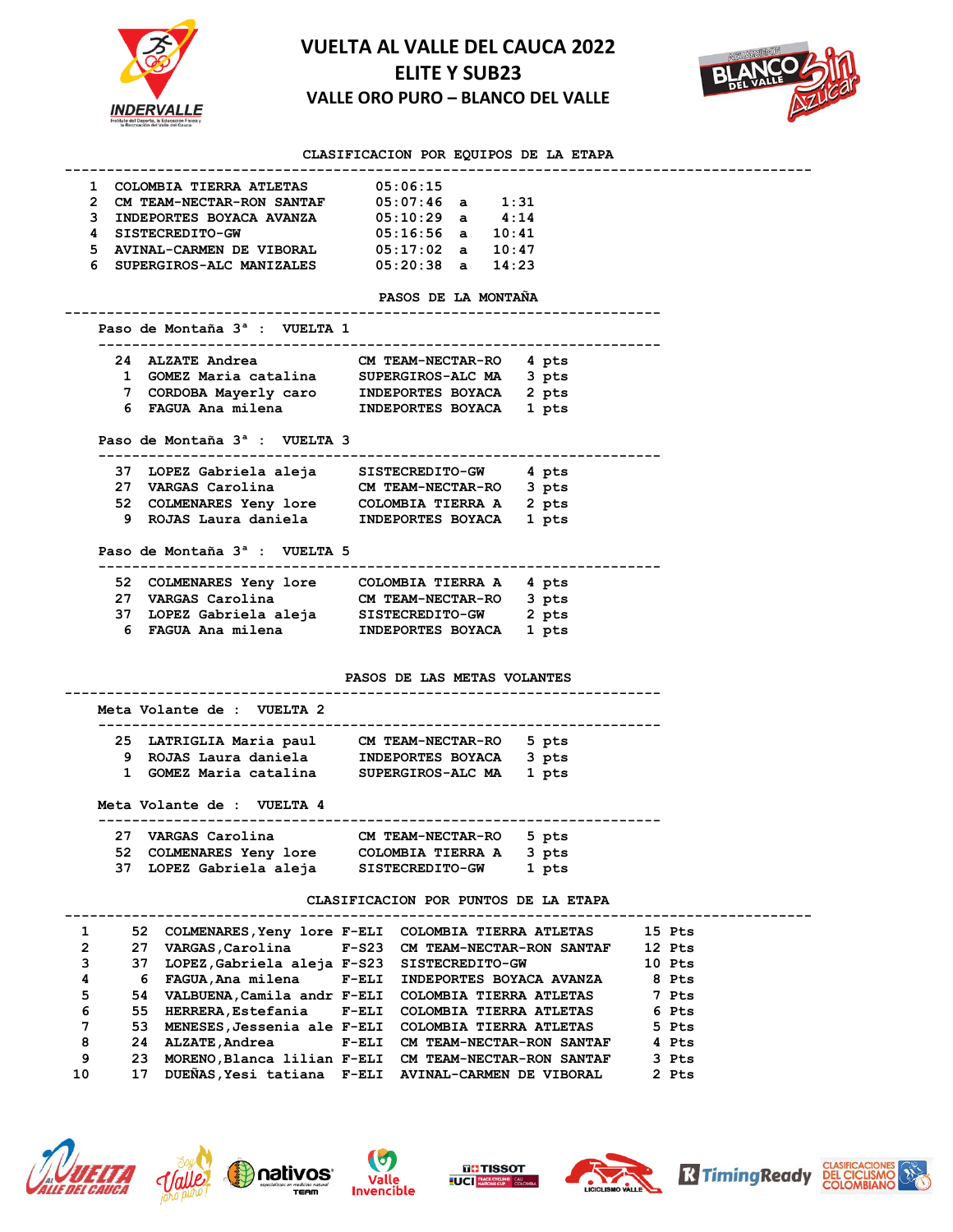



#### **CLASIFICACION GENERAL**

**DESPUES DE LA SEGUNDA ETAPA CIRCUITO HACIENDA EL PARAISO**

**Fecha : 27/03/22**

**Distancia acumulada : 58 Kms - Promed : 27.38 Kms/hora.**

| C1s     |                 | Dor Apellido, Nombre          |         | Categ Publicidad           | Tiempos          | Diferencia |
|---------|-----------------|-------------------------------|---------|----------------------------|------------------|------------|
| $1 -$   | 52              | COLMENARES, Yeny lorena F-ELI |         | COLOMBIA TIERRA ATLETAS    | $02:08:29-000$   |            |
| $2 -$   | 6               | FAGUA, Ana milena             | $F-ELI$ | INDEPORTES BOYACA AVANZA   | $02:09:23-055$ a | 54         |
| $3 -$   | 55              | HERRERA, Estefania            | $F-ELI$ | COLOMBIA TIERRA ATLETAS    | $02:10:07-001$ a | 1:38       |
| $4 -$   | 37              | LOPEZ, Gabriela alejand F-S23 |         | SISTECREDITO-GW            | $02:10:35-020$ a | 2:06       |
| $5. -$  | 53              | MENESES, Jessenia aleja F-ELI |         | COLOMBIA TIERRA ATLETAS    | $02:10:39-026$ a | 2:10       |
| $6. -$  | 27              | VARGAS, Carolina              | $F-S23$ | CM TEAM-NECTAR-RON SANTAF  | $02:10:48-071$ a | 2:19       |
| $7 -$   | 24              | ALZATE, Andrea                | $F-ELI$ | CM TEAM-NECTAR-RON SANTAF  | $02:11:05-000$ a | 2:36       |
| $8 -$   | 54              | VALBUENA, Camila andrea F-ELI |         | COLOMBIA TIERRA ATLETAS    | $02:11:07-010$ a | 2:38       |
| $9 -$   | 9               | ROJAS, Laura daniela          | $F-S23$ | INDEPORTES BOYACA AVANZA   | $02:11:44-048$ a | 3:15       |
| $10. -$ | 17              | DUEÑAS, Yesi tatiana          | $F-ELI$ | AVINAL-CARMEN DE VIBORAL   | $02:11:50-038$ a | 3:21       |
| $11. -$ | 23              | MORENO, Blanca liliana F-ELI  |         | CM TEAM-NECTAR-RON SANTAF  | $02:11:56-055$ a | 3:27       |
| $12 -$  | 26              | SANCHEZ, Stefania             | $F-S23$ | CM TEAM-NECTAR-RON SANTAF  | $02:12:04-049$ a | 3:35       |
| $13 -$  | 51              | HERNANDEZ, Lina marcela F-ELI |         | COLOMBIA TIERRA ATLETAS    | $02:12:08-050$ a | 3:39       |
| $14. -$ | 35              | ATAHUALPA, Maria camila F-S23 |         | SISTECREDITO-GW            | $02:12:38-040$ a | 4:09       |
| $15. -$ | $\overline{2}$  | RAMIREZ, Yully marcela F-S23  |         | SUPERGIROS-ALC MANIZALES   | $02:12:50-060$ a | 4:21       |
| $16. -$ | $\overline{7}$  | CORDOBA, Mayerly caroli F-ELI |         | INDEPORTES BOYACA AVANZA   | $02:13:21-096$ a | 4:52       |
| $17. -$ | 22              | GULUMA, Serika mitchell F-ELI |         | CM TEAM-NECTAR-RON SANTAF  | $02:13:29-044$ a | 5:00       |
| $18. -$ | 25              | LATRIGLIA, Maria paula F-ELI  |         | CM TEAM-NECTAR-RON SANTAF  | $02:13:53-023$ a | 5:24       |
| $19. -$ | 56              | CARRERO, Liseth daniela F-S23 |         | COLOMBIA TIERRA ATLETAS    | $02:14:24-074$ a | 5:55       |
| $20 -$  | 1               | GOMEZ, Maria catalina         | $F-ELI$ | SUPERGIROS-ALC MANIZALES   | $02:14:25-010$ a | 5:56       |
| $21 -$  | 57              | HERRERA, Mariana              | $F-S23$ | COLOMBIA TIERRA ATLETAS    | $02:14:25-037$ a | 5:56       |
| $22 -$  | 21              | CARDONA, Manuela              | $F-S23$ | RISARALDA CASTA CAMPEONES  | $02:16:44-011$ a | 8:15       |
| $23 -$  | 18              | ORJUELA, Angy tatiana         | $F-S23$ | AVINAL-CARMEN DE VIBORAL   | $02:17:49-014$ a | 9:20       |
| $24. -$ | 15              | SAAVEDRA, Anette oriana F-S23 |         | <b>GUERRERAS DEL NORTE</b> | $02:18:00-069$ a | 9:31       |
| $25. -$ | 19              | MORALES, Luisa valentin F-S23 |         | AVINAL-CARMEN DE VIBORAL   | $02:18:37-016$ a | 10:08      |
| $26. -$ | 8               | SOLER, Daniela                | $F-S23$ | INDEPORTES BOYACA AVANZA   | $02:20:27-038$ a | 11:58      |
| $27 -$  | 28              | ROA, Shirly                   | $F-ELI$ | <b>INDEPENDIENTE</b>       | $02:21:55-088$ a | 13:26      |
| $28 -$  | 10              | MALAGON, Luisa alejandr F-S23 |         | INDEPORTES BOYACA AVANZA   | $02:22:08-047$ a | 13:39      |
| $29. -$ | 36              | GONZALEZ, Karen dahiana F-S23 |         | SISTECREDITO-GW            | $02:22:44-016$ a | 14:15      |
| $30 -$  | 11              | GUTIERREZ, Angie paola F-S23  |         | INDEPORTES BOYACA AVANZA   | $02:23:05-003$ a | 14:36      |
| $31 -$  | 5               | CARMONA, Natalia              | $F-S23$ | SUPERGIROS-ALC MANIZALES   | $02:25:18-082$ a | 16:49      |
| $32 -$  | 39              | LOPEZ, Maria camila           | $F-S23$ | <b>INDEPENDIENTE</b>       | $02:26:13-092$ a | 17:44      |
| $33 -$  | 12 <sup>2</sup> | VILLADA, Lorena               | $F-ELI$ | ORGULLO PAYMA              | $02:26:46-015$ a | 18:17      |













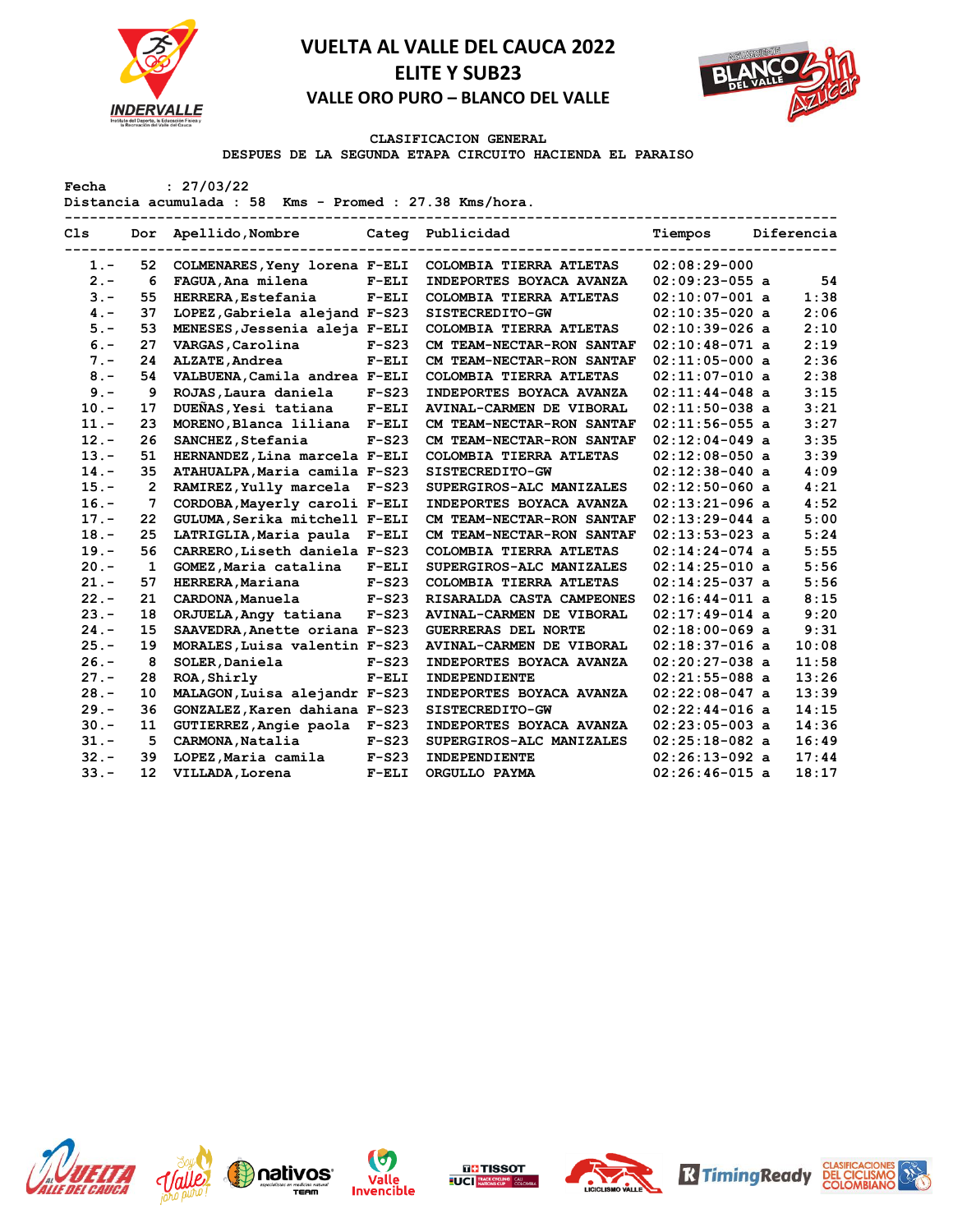



#### **CLASIFICACION GENERAL DE SUB23**

| Cls.    | Dor            | Apellido,Nombre               |         | Categ Publicidad           | Tiempos          | Diferencia |
|---------|----------------|-------------------------------|---------|----------------------------|------------------|------------|
| $1 -$   | 37             | LOPEZ, Gabriela alejand F-S23 |         | SISTECREDITO-GW            | $02:10:35-020$   |            |
| $2 -$   | 27             | VARGAS, Carolina              | $F-S23$ | CM TEAM-NECTAR-RON SANTAF  | $02:10:48-071$ a | 13         |
| $3 -$   | 9              | ROJAS, Laura daniela F-S23    |         | INDEPORTES BOYACA AVANZA   | $02:11:44-048$ a | 1:09       |
| $4 -$   | 26             | SANCHEZ, Stefania             | $F-S23$ | CM TEAM-NECTAR-RON SANTAF  | $02:12:04-049$ a | 1:29       |
| $5 -$   | 35             | ATAHUALPA, Maria camila F-S23 |         | SISTECREDITO-GW            | $02:12:38-040$ a | 2:03       |
| $6 -$   | $\overline{2}$ | RAMIREZ, Yully marcela F-S23  |         | SUPERGIROS-ALC MANIZALES   | $02:12:50-060$ a | 2:15       |
| $7 -$   | 56             | CARRERO, Liseth daniela F-S23 |         | COLOMBIA TIERRA ATLETAS    | $02:14:24-074$ a | 3:49       |
| $8 -$   | 57             | HERRERA, Mariana              | $F-S23$ | COLOMBIA TIERRA ATLETAS    | $02:14:25-037$ a | 3:50       |
| $9 -$   | 21             | CARDONA, Manuela F-S23        |         | RISARALDA CASTA CAMPEONES  | $02:16:44-011$ a | 6:09       |
| $10. -$ | 18             | ORJUELA, Angy tatiana F-S23   |         | AVINAL-CARMEN DE VIBORAL   | $02:17:49-014$ a | 7:14       |
| $11. -$ | 15             | SAAVEDRA, Anette oriana F-S23 |         | <b>GUERRERAS DEL NORTE</b> | $02:18:00-069$ a | 7:25       |
| $12 -$  | 19             | MORALES, Luisa valentin F-S23 |         | AVINAL-CARMEN DE VIBORAL   | $02:18:37-016$ a | 8:02       |
| $13 -$  | 8              | SOLER, Daniela                | $F-S23$ | INDEPORTES BOYACA AVANZA   | $02:20:27-038$ a | 9:52       |
| $14. -$ | 10             | MALAGON, Luisa alejandr F-S23 |         | INDEPORTES BOYACA AVANZA   | $02:22:08-047$ a | 11:33      |
| $15. -$ | 36             | GONZALEZ, Karen dahiana F-S23 |         | SISTECREDITO-GW            | $02:22:44-016$ a | 12:09      |
| $16. -$ | 11             | GUTIERREZ, Angie paola F-S23  |         | INDEPORTES BOYACA AVANZA   | $02:23:05-003$ a | 12:30      |
| $17. -$ | 5              | CARMONA, Natalia              | $F-S23$ | SUPERGIROS-ALC MANIZALES   | $02:25:18-082$ a | 14:43      |
| $18. -$ | 39             | LOPEZ, Maria camila           | $F-S23$ | <b>INDEPENDIENTE</b>       | $02:26:13-092$ a | 15:38      |
|         |                |                               |         |                            |                  |            |

**CLASIFICACION GENERAL DE EQUIPOS --------------------------------------------------------------------------------------------**

| $1 -$ | COLOMBIA TIERRA ATLETAS   | 06:29:27 |                |       |
|-------|---------------------------|----------|----------------|-------|
| $2 -$ | CM TEAM-NECTAR-RON SANTAF | 06:33:17 | - a            | 3:50  |
|       |                           |          |                |       |
| $3 -$ | INDEPORTES BOYACA AVANZA  | 06:34:30 | - a            | 5:03  |
| $4 -$ | SISTECREDITO-GW           | 06:46:02 | - a            | 16:35 |
| $5 -$ | AVINAL-CARMEN DE VIBORAL  | 06:48:16 | $\overline{a}$ | 18:49 |
| $6 -$ | SUPERGIROS-ALC MANIZALES  | 06:52:33 | $\overline{a}$ | 23:06 |

#### **CLASIFICACION GENERAL POR PUNTOS**

| 1  | 52 <sub>2</sub> | COLMENARES, Yeny lorena F-ELI |         | 20 Pts |
|----|-----------------|-------------------------------|---------|--------|
| 2  | 6               | FAGUA, Ana milena             | $F-ELI$ | 18 Pts |
| 3  | 55              | HERRERA, Estefania            | $F-ELI$ | 15 Pts |
| 4  | 53              | MENESES, Jessenia aleja       | $F-ELI$ | 13 Pts |
| 5  | 27              | VARGAS, Carolina              | $F-S23$ | 12 Pts |
| 6  | 24              | ALZATE, Andrea                | $F-ELI$ | 11 Pts |
| 7  | 37              | LOPEZ, Gabriela alejand F-S23 |         | 10 Pts |
| 8  | 54              | VALBUENA, Camila andrea F-ELI |         | 10 Pts |
| 9  | 9               | ROJAS, Laura daniela F-S23    |         | 6 Pts  |
| 10 | 17              | DUEÑAS, Yesi tatiana          | $F-ELI$ | 4 Pts  |
| 11 | 51              | HERNANDEZ, Lina marcela F-ELI |         | 4 Pts  |
| 12 | 23              | MORENO, Blanca liliana        | $F-ELI$ | 3 Pts  |
| 13 | 26              | SANCHEZ, Stefania             | $F-S23$ | 1 Pts  |
|    |                 |                               |         |        |

#### **CLASIFICACION GENERAL DE MONTAÑA**

| 1            | 6  | FAGUA, Ana milena             | $F-ELI$ | 6 Pts |
|--------------|----|-------------------------------|---------|-------|
| $\mathbf{2}$ | 52 | COLMENARES, Yeny lorena F-ELI |         | 6 Pts |
| 3            | 37 | LOPEZ, Gabriela alejand F-S23 |         | 6 Pts |
| 4            | 27 | VARGAS, Carolina              | $F-S23$ | 6 Pts |
| 5            | 24 | ALZATE, Andrea                | $F-ELI$ | 5 Pts |
| 6            | 55 | HERRERA, Estefania            | $F-ELI$ | 3 Pts |
| 7            | 1  | GOMEZ, Maria catalina         | $F-ELI$ | 3 Pts |
| 8            | 53 | MENESES, Jessenia aleja F-ELI |         | 2 Pts |
| 9            | 7  | CORDOBA, Mayerly caroli F-ELI |         | 2 Pts |
| 10           | 9  | ROJAS, Laura daniela          | $F-S23$ | Pts   |
|              |    |                               |         |       |











**--------------------------------------------------------------------------------------------**

**--------------------------------------------------------------------------------------------**



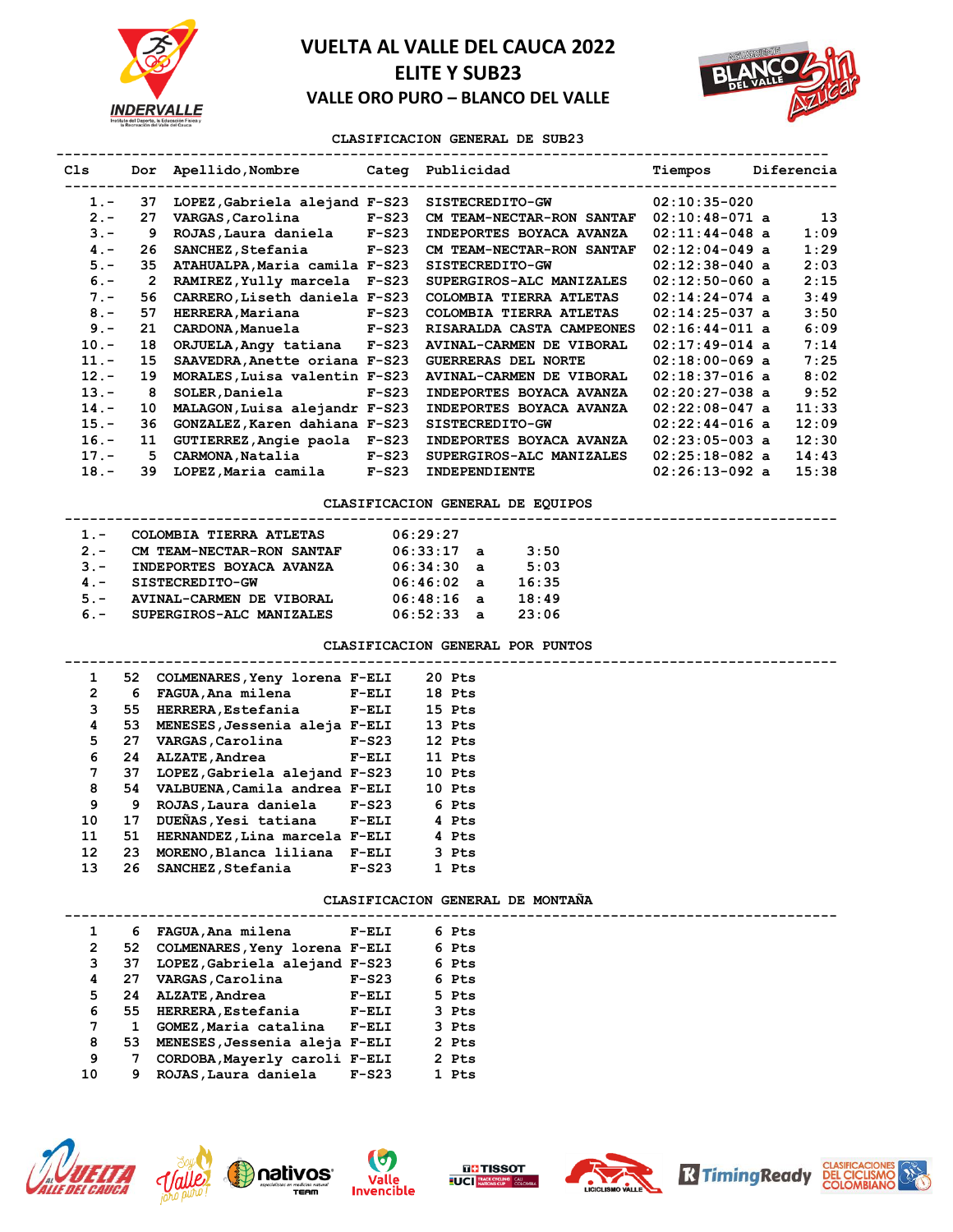



**CLASIFICACION GENERAL DE METAS VOLANTES** 

| 1 27         |    | VARGAS, Carolina                   | $F-S23$ | 5 Pts |
|--------------|----|------------------------------------|---------|-------|
|              |    | 2 25 LATRIGLIA, Maria paula F-ELI  |         | 5 Pts |
| $\mathbf{3}$ |    | 52 COLMENARES, Yeny lorena F-ELI   |         | 3 Pts |
| 4            | 9. | ROJAS, Laura daniela F-S23         |         | 3 Pts |
|              |    | 5 37 LOPEZ, Gabriela alejand F-S23 |         | 1 Pts |
| 6            |    | GOMEZ, Maria catalina F-ELI        |         | 1 Pts |
|              |    |                                    |         |       |













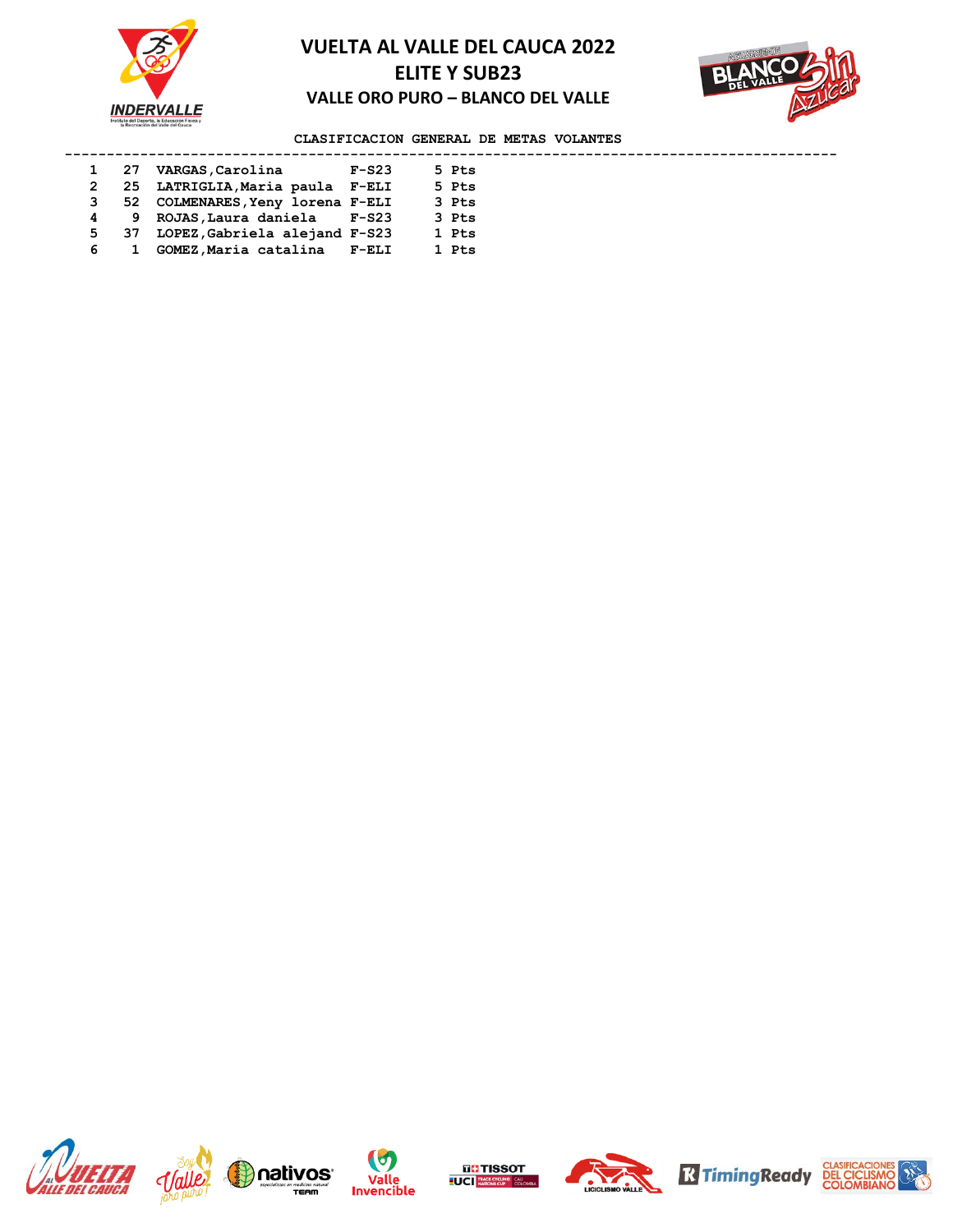



**BOLETIN JURADO DE COMISARIOS CUARTA ETAPA CIRCUITO SANTA HELENA – EL PARAISO – SANTA HELENA 92.8 KMS DOMINGO 27 DE MARZO DE 2022**

**NO PARTIO: LOS CORREDORES No 14-163 RETIROS: LOS CORREDORES No 174-283-41-185 LAS CORREDORAS No 3-4-13-16-20-40-58**

**FDO JURADO DE COMISARIOS**

**BOLETIN DE DIRECCION**

**MUCHAS GRACIAS, HA CULMINADO CON GRAN ÉXITO LA VUELTA AL VALLE, VALLE ORO PURO, AGUARDIENTE BLANCO DEL VALLE, EL CUAL QUEREMOS AGRADECER PRIMERO QUE TODO, LA PARTICIPACION DE TODOS LOS EQUIPOS NACIONALES DE LAS LIGAS, TANTO EN HOMBRES COMO EN MUJERES PARA QUE TUVIERAMOS UN GRAN ÉXITO.**

**IGUALMENTE A LOS MEDIOS DE COMUNICACIÓN, TODO EL APOYO QUE TUVIMOS FUE MUY IMPORTANTE, DONDE TUVIMOS LA OPORTUNIDAD DE TENER MUCHOS PERIODISTAS Y CUBRIMIENTO NACIONAL, IGUALMENTE TRANSMISION EN DIRECTO DE LA ULTIMA ETAPA POR TELEPACIFICO, DESPUES DE TRES DIAS QUE SE HICIERON RESUMEN POR TELEPACIFICO DE 6:00 A 6:30 Y EL ULTIMO DIAS TRASNMISION EN DIRECTO DE 10:00 A 12:45.**

**QUIERO AGRADECER A LA POLICIA NACIONAL, EL ACOMPAÑAMIENTO QUE TUVIMOS DE MI GENERAL CARLOS RODRIGUEZ, COMPAÑERO DE LA FEDERACION, MIEMBRO DE LA POLICIA NACIONAL, IGUALMENTE A TODO SU CUERPO DE POLICIAS, AGRADECEMOS INMENSAMENTE EL APOYO DE LA POLICIA DE TRANSITO Y TRANSPORTE EN EL VALLE DEL CAUCA A CARGO DEL CORONEL HERNAN CARVAJAL, MIL Y MIL GRACIAS.**

**IGUALMENTE AGRADECER A NUESTROS PATROCINADORES, A NUESTRA GOBERNADORA LA DOCTORA CLARA LUZ ROLDAN, AL GERENTE DE INDERVALLE EL DR. FELIPE LOPEZ, A LA LICORERA DEL VALLE AGRADECERLE INMENSAMENTE AL GERENTE JOSE GOMEZ E IGUALMENTE AGRADECER A NATIVOS EL APOYO QUE TUVIMOS Y EL PATROCINIO DE ESTE EQUIPO QUE REPRESENTO TAN BIEN AL VALLE DEL CAUCA Y A VARIAS REGIONES DEL PAIS, FELICITARLOS.** 

**AGRADECERLES A TODOS LOS COMISARIOS NACIONALES E INTERNACIONALES, A TODO EL CUERPO DE JUZGAMIENTO, AL GRUPO DE LOGISTICA, EN NOMBRE DE LA FEDERACION COLOMBIANA DE CICLISMO, EL ACOMPAÑAMIENTO QUE TUVIMOS DEL PRESIDENTE EL DR. MAURICIO VARGAS EN LAS ULTIMAS ETAPAS Y A TODO EL COMITÉ EJECUTIVO DE LA FEDERACION, FELICITAR A TODO EL COMITÉ EJECUTIVO DE LA FEDERACION Y A LA LIGA DEL VALLE EN CABEZA DEL DR. DIEGO PUERTA, MIL Y MIL GRACIAS, ENCANTADOS DE QUE NOS HAYAN ACOMPAÑADO EN ESTA VUELTA AL VALLE TAN EXITOSA.** 

**SERA HASTA LA PROXIMA, EL OTRO AÑO NOS VEREMOS NUEVAMENTE CON ESTA VUELTA AL VALLE QUE A CULMINADO CON ÉXITO, VUELTA AL VALLE ELITE Y SUB 23 VALLE ORO PURO – BLANCO DEL VALLE 2022.**

**GRACIAS,** 

**HERNANDO ZULUAGA**